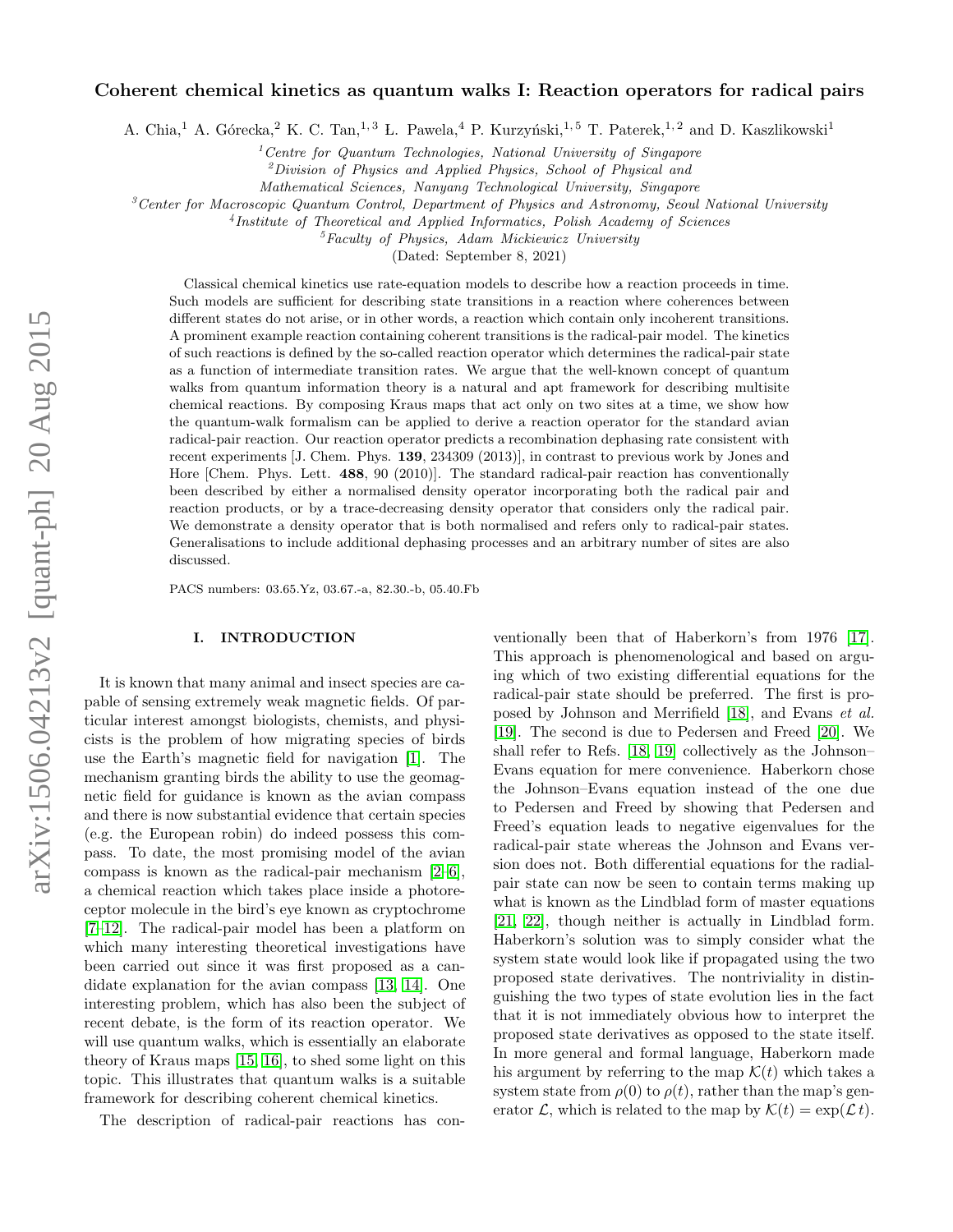Hence the generator hence defines the derivative of the state, i.e.  $\dot{\rho}(t) = \mathcal{L}\rho(t)$ . In the context of chemical kinetics, the superoperator  $\mathcal L$  is referred to as the reaction operator. Of course, today, the Lindblad form is well understood (at least in the quantum optics and quantum information community), so the problem pointed out by Haberkorn may not be perceived by some to be significant. However, there is still something to be learnt from Haberkorn's work, which is that when considering nonunitary evolution the map  $\mathcal{K}(t)$  may be a more intuitive quantity to consider than the state derivative  $\mathcal L$  because  $\rho(t)$  is given explicitly by  $\mathcal{K}(t)$  but only implicitly by  $\mathcal{L}$ . One could in fact argue that this is also the reason why Lindblad's result on the form of master equations is non-trivial [\[21,](#page-20-6) [22\]](#page-20-7). This motivates us to use  $\mathcal{K}(t)$  instead of  $\mathcal L$  in this paper.

Haberkorn's preferred reaction operator went unchallenged until recently [\[23\]](#page-20-8), bringing the debate about its form into the limelight again [\[23](#page-20-8)[–30\]](#page-20-9). This has resulted in one side arguing in defence of Haberkorn and is now referred to as the conventional, phenomenological, or Haberkorn approach to radical-pair reactions [\[24–](#page-20-10)[26\]](#page-20-11). A separate camp, called the quantum-measurement approach to radical pairs has proposed two new reaction operators, due separately to Kominis [\[23\]](#page-20-8) and Jones and Hore [\[27\]](#page-20-12). Of particular interest to us is the paper by Jones and Hore [\[27\]](#page-20-12) who derived their reaction operator using Kraus maps [\[16\]](#page-20-1). The Jones–Hore equation predicts a different singlet-triplet dephasing rate to the conventional approach of Haberkorn's and has been the subject of a recent experiment aimed at discriminating the two models [\[31\]](#page-20-13). This experiment showed the Jones–Hore equation to be inconsistent with the measured dephasing rate. In this paper we also use Kraus maps to describe the radical-pair kinetics but we obtain a dephasing rate that is consistent with Ref. [\[31\]](#page-20-13). A key factor in our approach is the recognition that any intermediate transition in a multistate reaction involve only two states at once. Although this seems trivial, it is what separates our paper from the work of Jones and Hore because it implies that one can derive the map for a multistate reaction by composing two-state maps only. Maps for multistate reactions derived in this way will thus be correct by virtue of the method (provided that we have the correct twostate maps). Two-state transitions are particularly well understood in quantum information theory since qubits, which are essentially two-state systems, are the central object of study. The toolbox provided by quantum information theory allows us to construct maps for multistate reactions that are robust to modelling errors.

Our approach to the radical-pair reaction kinetics views the reaction as simply a system evolving between a discrete set of states in a probabilistic manner. Since such systems are analogous to random walks, our approach to the problem is one of quantum walks. We review quantum walks below and point out the sense in which our version of quantum walks differ from those in the quantum-walk literature.

Quantum walk was first introduced in the early 90s by Aharanov and coworkers [\[32\]](#page-20-14). They sought to generalise the idea of a classical walker who can only move left or right in discrete units along one spatial dimension to the quantum case. They managed to define a quantum walk as the analogue of a classical random walk by correlating the system's spatial coordinate to its internal degree of freedom such as spin, generically called a coin. The coin's ability to be in a superposition of states can be seen to give rise to quantum walks although the use of a coin is actually not necessary [\[33\]](#page-20-15). Since then quantum walks have proven to be useful in quantum information [\[34\]](#page-20-16) where they have found a variety of algorithmic applications [\[35\]](#page-20-17) in hitting [\[36,](#page-20-18) [37\]](#page-20-19) and searching [\[38,](#page-20-20) [39\]](#page-20-21). Quantum walks were first introduced for closed systems which follow unitary evolution, but have recently been generalised to open systems which follow nonunitary evolution, called open quantum walks [\[40,](#page-20-22) [41\]](#page-20-23). Such evolution is described by a map that is completely positive and trace preserving [\[15\]](#page-20-0), and like their unitary counterpart, the maps defined in Refs. [\[40,](#page-20-22) [41\]](#page-20-23) include changes in the internal degrees of freedom of the open system. To model the radical-pair reaction we propose an evolution map which makes no reference to any internal degrees of freedom. In this sense our model of the radical-pair reaction is similar to Ref. [\[33\]](#page-20-15) with the exception that we allow for nonunitary evolution.

The rest of the paper is organised as follows. In Sec. [II](#page-2-0) we define the standard radical-pair reaction and review the different reaction operators that have so far been proposed. These results form the backdrop against which our approach to radical-pair kinetics should be considered. We then introduce Kraus maps in Sec. [III](#page-3-0) which writes maps in a particular form known as the operatorsum representation [\[15\]](#page-20-0). Here maps describing processes known as amplitude-damping, dephasing, and unitary evolution are explained. We give a detailed exposition of the amplitude-damping map in Appendix [A](#page-16-0) to illustrate how the operator-sum representation provides insight to the process which would not have come by so easily if the process was described using a Lindblad-form master equation. This forms our toolbox for describing radicalpair kinetics and is used in Secs. [IV](#page-7-0) and [V](#page-13-0) to derive a reaction operator for the standard radical-pair reaction. In Sec. [IV](#page-7-0) we focus on reaction operators which can be described with only amplitude-damping maps. This corresponds to the reaction operators reviewed in Sec. [II](#page-2-0) where only recombination processes are assumed to occur. An interesting result here is the radical-pair density operator obtained from a partial trace over the chemical products. This gives a new state in the radical-pair basis which has been overlooked in previous models. In Sec. [V](#page-13-0)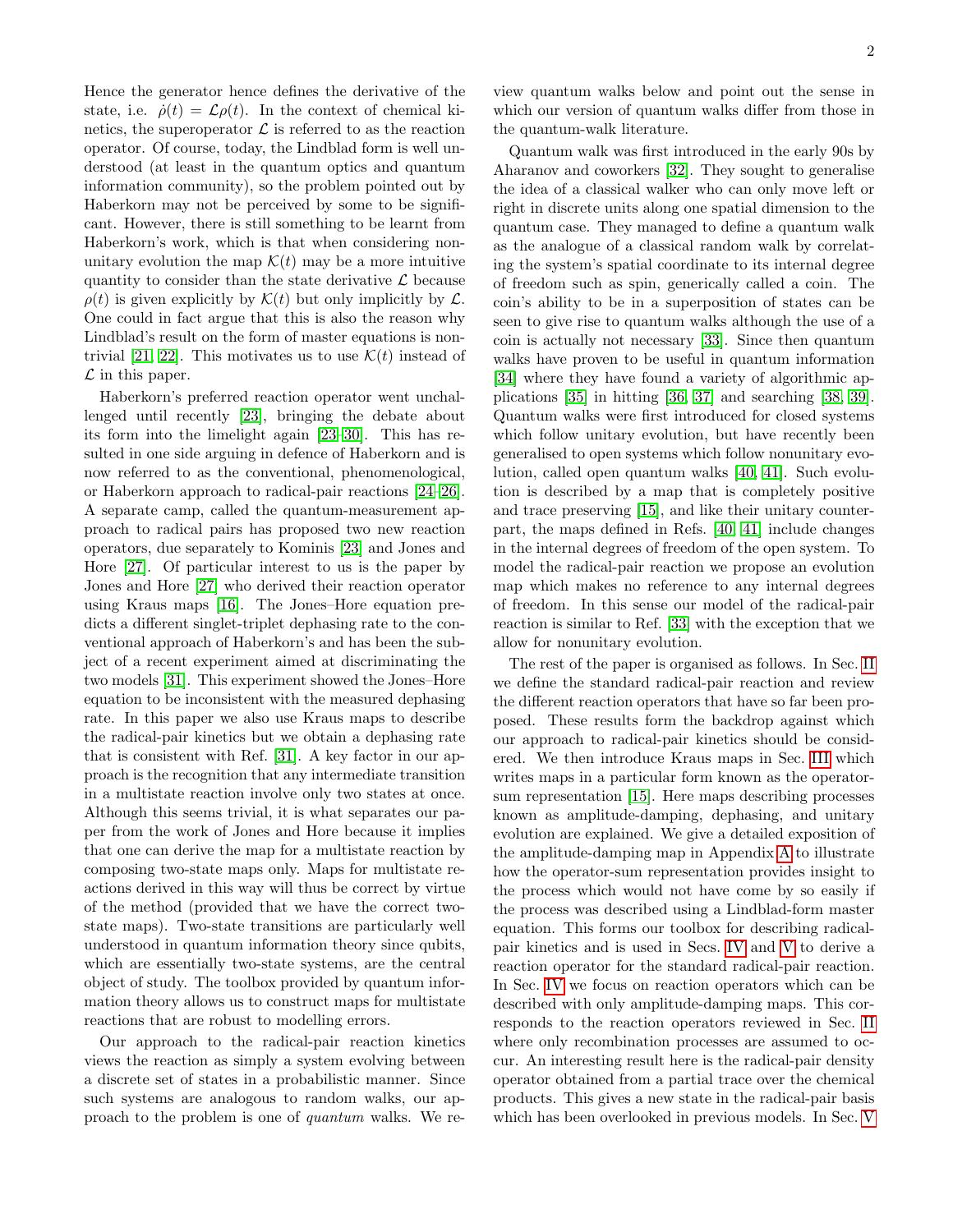

<span id="page-2-1"></span>Fig. 1: The standard radical-pair reaction. The spin state of the radical pair oscillates coherently between singlet and triplet states under the hyperfine interaction with neighbouring nuclei spins. This oscillation can be modulated by an external magnetic field and shown to be sensitive to the magnetic field's direction. This effectively modulates the amount of time the radical pair spends in the singlet state versus the triplet. Since each spin state decays to their own unique product, information about the magnetic field direction is then encoded in the concentrations of the singlet and triplet products.

we generalise the results of Sec. [IV](#page-7-0) to include dephasing and unitary dynamics and comment on the relation between our quantum-walk approach and previous work. Finally we summarise our results in Sec. [VI](#page-15-0) and discuss its connection with a sequel paper and other relevant literature.

# <span id="page-2-0"></span>II. REACTION OPERATORS IN THE LITERATURE

### <span id="page-2-5"></span>A. The standard radical-pair reaction

The body of literature discussed here refers to the standard radical-pair reaction shown in Fig. [1.](#page-2-1) This is often referred to as a spin-selective recombination reaction [\[6\]](#page-19-2). It is spin selective because the reaction product depends on the spin state of the reactants, i.e. the radical pair, while the term recombination refers to the physical process by which the chemical products are obtained: The radical pair is typically formed through the transfer of an electron from one molecule, called the donor, to another molecule, the acceptor, creating a spatially separated pair of entangled spins. The formation of the chemical products usually involve a back-transfer of this electron from the acceptor to the donor—a recombination of the electron with the vacancy left on the donor molecule (see e.g. Refs. [\[6,](#page-19-2) [42,](#page-20-24) [43\]](#page-20-25) for a more complete account of the radical-pair mechanism).

In line with previous works [\[17,](#page-20-2) [27,](#page-20-12) [28\]](#page-20-26) we assume a minimal basis  $\{ |S\rangle, |T\rangle \}$  for the reaction where  $|S\rangle$  denotes the singlet state and  $|T\rangle$  the triplet state with zero total spin. Physically this corresponds to the high-field limit where the triplet states with nonzero total spin are sufficiently far away in energy so that they can be safely neglected. We label the singlet and triplet product states as  $|P_S\rangle$  and  $|P_T\rangle$ . The  $|S\rangle \rightarrow |P_S\rangle$  and  $|T\rangle \rightarrow |P_T\rangle$ transitions are then characterised by the respective rates  $k<sub>S</sub>$  and  $k<sub>T</sub>$ . We have circled the singlet and triplet states in Fig. [1](#page-2-1) with a dashed line to emphasise that the system comprises of only the  $|S\rangle$  and  $|T\rangle$  states. All known reaction operators are expressed in terms of these states so it will be convenient to define

<span id="page-2-4"></span>
$$
\hat{Q}_{\rm S} = |{\rm S}\rangle\langle{\rm S}| \ , \quad \hat{Q}_{\rm T} = |{\rm T}\rangle\langle{\rm T}| \ . \tag{1}
$$

The green dashed boundary in Fig. [1](#page-2-1) then serves to remind us that in the present discussion,  $\hat{Q}_{\rm S}$  and  $\hat{Q}_{\rm T}$  sums to the identity, i.e.  $\hat{Q}_S + \hat{Q}_T = \hat{1}$ . This may be useful to keep in mind for later as our approach extends the system Hilbert space to include the product states so that  $|S\rangle$  and  $|T\rangle$  no longer form a complete set.

The problem is to determine the appropriate reaction operator which describes the changes brought upon  $\rho(t)$ due solely to the spin-selective recombination taking the spin states to product states. In particular, this recombination contributes to the singlet-triplet dephasing and we would like to determine what exactly this contribution is. All other effects such as spin relaxation or effects of molecular motion are ignored. Spin-dependent interactions such as the Zeeman, hyperfine, exchange, or dipolar are also ignored. Including additional processes other than the spin-selective recombination will tend to increase the dephasing rate. This will be assumed in all of the reaction operators which are reviewed next, which all describe Fig. [1](#page-2-1) but without the coherent evolution.

# <span id="page-2-3"></span>B. Proposed reaction operators of the standard radical-pair reaction

### <span id="page-2-6"></span>1. Theoretical models

Beginning with Haberkorn, the reaction operator preferred by his positivity-preserving argument for the radical-pair state is given by

<span id="page-2-2"></span>
$$
\dot{\rho}(t) = \mathcal{L}_{\rm H} \rho(t)
$$
\n
$$
\equiv -\frac{1}{2} k_{\rm S} \left[ \hat{Q}_{\rm S} \rho(t) + \rho(t) \hat{Q}_{\rm S} \right]
$$
\n
$$
-\frac{1}{2} k_{\rm T} \left[ \hat{Q}_{\rm T} \rho(t) + \rho(t) \hat{Q}_{\rm T} \right].
$$
\n(2)

Note that this is a non-trace-preserving equation for  $\rho(t)$ , the effect of which is to describe leakage of the singlet and triplet populations over time at the rates  $k<sub>S</sub>$  and  $k<sub>T</sub>$ respectively. Equation [\(2\)](#page-2-2) also predicts a damping of the singlet-triplet coherence at the rate of  $(k<sub>S</sub> + k<sub>T</sub>)/2$ . This can be seen by calculating the time derivative of the off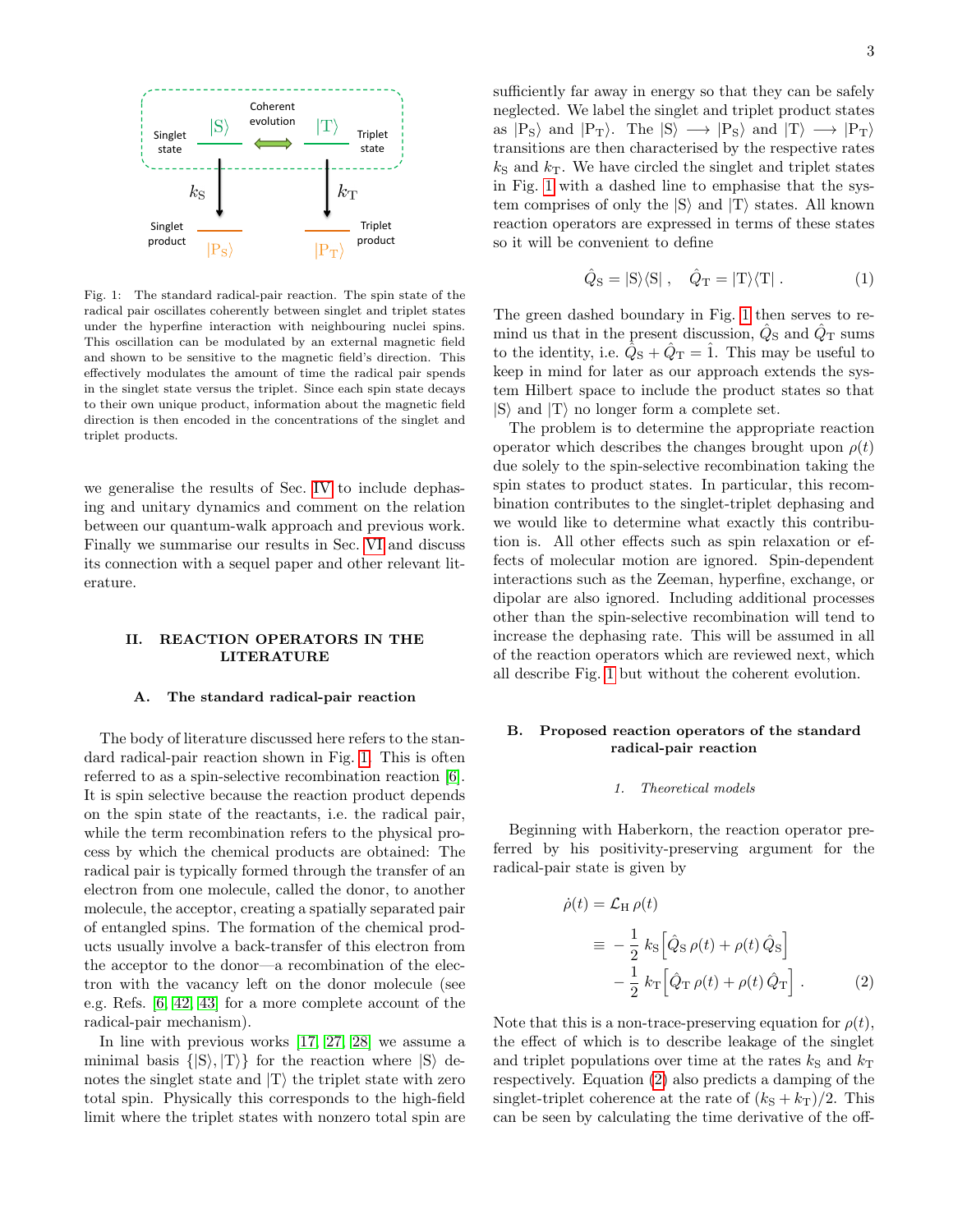diagonal elements of  $\rho(t)$ :

$$
\dot{\rho}_{ST}(t) = -\frac{1}{2} (k_{\rm S} + k_{\rm T}) \rho_{ST}(t) , \qquad (3)
$$

where  $\rho_{ST}(t) = \langle S|\rho(t)|T\rangle$ . This reaction operator was first questioned by Kominis [\[23\]](#page-20-8) who argued that the radical-pair reaction is analogous to two coupled quantum dots under continuous measurement by a point contact. Kominis then derived a reaction operator using similar methods as Refs. [\[44–](#page-20-27)[46\]](#page-20-28) which gives

$$
\dot{\rho}(t) = \mathcal{L}_{\rm K} \rho(t)
$$
  
\n
$$
\equiv \mathcal{L}_{\rm H} \rho(t) + k_{\rm S} \hat{Q}_{\rm S} \rho(t) \hat{Q}_{\rm S} + k_{\rm T} \hat{Q}_{\rm T} \rho(t) \hat{Q}_{\rm T} .
$$
 (4)

We have written  $\mathcal{L}_{K}$  in terms of  $\mathcal{L}_{H}$  to emphasise that the difference between [\(2\)](#page-2-2) and [\(4\)](#page-3-1) lies in the terms  $\hat{Q}_{\rm S}$   $\rho(t)$   $\hat{Q}_{\rm S}$ and  $\hat{Q}_{\rm T}$   $\rho(t)$   $\hat{Q}_{\rm T}$ . The addition of these terms puts Kominis's result in Linblad form making the evolution trace preserving. This means that  $\mathcal{L}_{K}$  does not describe the loss of singlet or triplet populations as in [\(2\)](#page-2-2). Kominis therefore augments his description of the radical-pair kinetics by an additional equation in which the radical-pair population is given by

$$
N(t + dt) = N(t) [1 - pS(t) - pT(t)], \qquad (5)
$$

where

$$
p_{\rm S}(t) = k_{\rm S} \text{Tr} \left[ \hat{Q}_{\rm S} \, \rho(t) \right] dt \;, \quad p_{\rm T} = k_{\rm T} \text{Tr} \left[ \hat{Q}_{\rm T} \, \rho(t) \right] dt \quad (6)
$$

are the respective probabilities of a transition from either  $|S\rangle$  to  $|P_{S}\rangle$ , or  $|T\rangle$  to  $|P_{T}\rangle$  in the infinitesimal interval dt. Equation [\(4\)](#page-3-1) does however predict the same dephasing rate as [\(2\)](#page-2-2). This is obvious from [\(4\)](#page-3-1) since  $\hat{Q}_\text{S} \rho(t) \hat{Q}_\text{S}$  and  $\hat{Q}_{\rm T}$   $\rho(t)$   $\hat{Q}_{\rm T}$  do not contribute anything to  $\langle S|\dot{\rho}(t)|T\rangle$  due to the orthogonality of  $|S\rangle$  and  $|T\rangle$ .

Spurred on by the measurement analogy made by Kominis, Jones and Hore [\[27\]](#page-20-12) attempted a derivation of the radical-pair reaction operator using the operator-sum representation (see Sec. [III\)](#page-3-0). Their result is given by

$$
\dot{\rho}(t) = \mathcal{L}_{\text{JH}} \rho(t)
$$
  
\n
$$
\equiv -(k_{\text{S}} + k_{\text{T}}) \rho(t)
$$
  
\n
$$
+ k_{\text{S}} \hat{Q}_{\text{T}} \rho(t) \hat{Q}_{\text{T}} + k_{\text{T}} \hat{Q}_{\text{S}} \rho(t) \hat{Q}_{\text{S}}.
$$
 (7)

Similar to the phenomenological approach given by [\(2\)](#page-2-2), this equation also does not preserve the trace of  $\rho(t)$ . As already mentioned, this is attributed to the loss of the singlet and triplet populations to the reaction products. It can be seen that [\(7\)](#page-3-2) gives this loss rate at  $k<sub>S</sub>$  and  $k<sub>T</sub>$ for the singlet and triplet states respectively as expected. However, the Jones–Hore reaction operator  $\mathcal{L}_{JH}$  gives a dephasing rate which is the sum of the recombination rates, i.e.  $k_{\rm S} + k_{\rm T}$ , rather than the average predicted by  $\mathcal{L}_{\rm H}$  (or  $\mathcal{L}_{\rm K}$ ). Despite being perceived by Jones and Hore

to be too small a difference to be detectable in an experiment [\[27\]](#page-20-12), Maeda and colleagues have recently managed to place the two models under experimental scrutiny [\[31\]](#page-20-13) using pulsed electron paramagnetic resonance spectroscopy [\[47\]](#page-20-29). We briefly review some key elements of this experiment below.

### <span id="page-3-3"></span>2. Experimental discrimination

<span id="page-3-4"></span><span id="page-3-1"></span>The experiment reported in Ref. [\[31\]](#page-20-13) uses radical pairs in a modified version of the carotenoid-porphyrinfullerene triad molecule of Ref. [\[4\]](#page-19-7). This system has previously been demonstrated to exhibit the anisotropic chemical response to Earth-strength magnetic fields required for the avian compass [\[4,](#page-19-7) [48\]](#page-20-30). This model system also minimises the singlet-triplet dephasing due to processes other than recombination and has a  $k_T$  much smaller than  $k<sub>S</sub>$  for some temperatures (between 200– 240 K). This means the dephasing rate in this temperature regime is approximately  $k<sub>S</sub>/2$  according to  $\mathcal{L}_{H}$ , and  $k<sub>S</sub>$  according to  $\mathcal{L}_{JH}$ . The rate  $k<sub>S</sub>$  was then measured for this temperature range. It was shown that for certain temperatures (a range of about  $30 K$ ), the dephasing rate from the Jones–Hore model lied above the measured values while the rate from Haberkorn's model always remained below. In practice there will be other uncontrollable processes which tend to increase the dephasing rate so the measured values of dephasing will not come solely from the  $|S\rangle \longrightarrow |P_S\rangle$  recombination. This means that any reaction operator must produce a dephasing rate which lies below the measured values of  $k<sub>S</sub>$  for all temperatures and therefore suggests the recombination kinetics according to  $\mathcal{L}_{JH}$  to be incorrect. In the next section we show how the idea of quantum walks can be used to derive a reaction operator with a dephasing rate consistent with the experimental data of Ref. [\[31\]](#page-20-13).

# <span id="page-3-0"></span>III. OPERATOR-SUM REPRESENTATION

<span id="page-3-2"></span>Kraus published his theory of general state changes in quantum mechanics [\[16\]](#page-20-1) in which he asked what form must a superoperator  $\mathcal G$  take if it is to map a physically valid state  $\rho$  to another physically valid state  $\rho'$ . Note that we have not actually mentioned time so  $\rho'$  can be the state of a quantum system after some abstract operation, not necessarily a state at a particular instant in the future of  $\rho$  (although we will use it to propagate the system in time). The answer to the question just posed is that  $\mathcal{G}\rho$  must be of the Kraus form, also known as the operator-sum representation of  $\mathcal{G}\rho$ . Kraus's result therefore has the power to describe a large class of state transitions without referring to the underlying physics which makes the theory operational. This is what gives the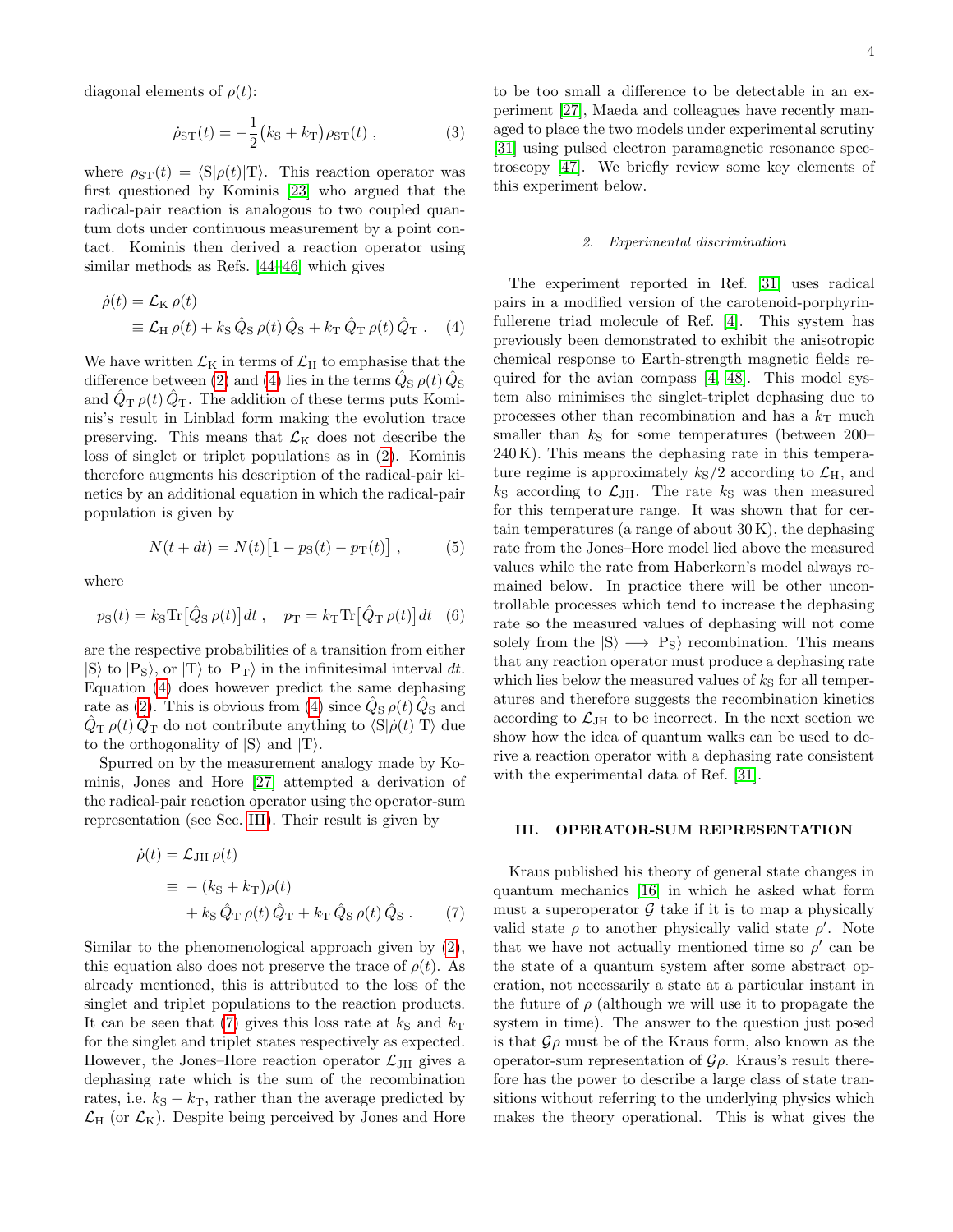Kraus formalism its versatility. To describe time evolution we simply associate  $\rho$  with the system state at some arbitrary time t, and  $\rho'$  at some later time  $t + \Delta t$ . The operator-sum representation can then be stated as

$$
\rho(t + \Delta t) = \mathcal{G}(\Delta t)\rho(t)
$$
  
= 
$$
\sum_{n=1}^{N} \hat{K}^{(n)}(\Delta t) \rho(t) \left[ \hat{K}^{(n)}(\Delta t) \right]^{\dagger}, \quad (8)
$$

where the set of Kraus operators  $\{\hat{K}^{(n)}(\Delta t)\}_n$  satisfy the condition

$$
\sum_{n=1}^{N} \left[ \hat{K}^{(n)}(\Delta t) \right]^{\dagger} \hat{K}^{(n)}(\Delta t) = \hat{1} \,. \tag{9}
$$

The theory also gives a prescription for calculating the probability that event  $n$  is observed, given by

$$
\wp_n(\Delta t) = \text{Tr}\left\{ \left[ \hat{K}^{(n)}(\Delta t) \right]^\dagger \hat{K}^{(n)}(\Delta t) \, \rho(t) \right\} \,. \tag{10}
$$

The sum in [\(8\)](#page-4-0) can be understood to be over states conditioned on events (indexed by  $n$ ) that may be observed in an interval  $\Delta t$ , and hence its connection to measurements. Condition [\(9\)](#page-4-1) is then equivalent to the conservation of probability expressed by

$$
\sum_{n=1}^{N} \varphi_n(\Delta t) = 1.
$$
 (11)

Note that [\(10\)](#page-4-2) is simply the norm of the postmeasurement state so that [\(8\)](#page-4-0) may also be written as an average over normalised conditioned states:

$$
\rho(t + \Delta t) = \sum_{n=1}^{N} \varphi^{(n)}(\Delta t) \rho^{(n)}(t + \Delta t) , \qquad (12)
$$

where

$$
\rho^{(n)}(t + \Delta t) = \hat{K}^{(n)}(\Delta t) \,\rho(t) \left[ \hat{K}^{(n)}(\Delta t) \right]^{\dagger} / \,\wp^{(n)}(\Delta t) \,. \tag{13}
$$

# <span id="page-4-5"></span>A. Amplitude damping

The first idea that we will borrow from quantum information theory to describe the radical-pair reaction is the amplitude-damping Kraus map. A derivation of this map can be found in Ref. [\[15\]](#page-20-0) but is given in terms of a photon incident on a beam splitter. This is an example of a process that can be described by the amplitude-damping map but we believe an explanation involving only ideas from probability theory and basic quantum mechanics to be more direct and fitting for developing the reaction operator. We have thus included such a detailed exposition in Appendix [A](#page-16-0) and provide only a sketch of the amplitude-damping map below.



<span id="page-4-3"></span><span id="page-4-2"></span><span id="page-4-1"></span><span id="page-4-0"></span>Fig. 2: (a) Amplitude damping from  $|\psi_1\rangle$  to  $|\psi_2\rangle$ . This map transfers population from one state to another. (b) Dephasing between  $|\psi_1\rangle$  and  $|\psi_2\rangle$ . The map tends to localize the random walker onto  $|\psi_1\rangle$  or  $|\psi_2\rangle$  (i.e. turn a superposition of  $|\psi_1\rangle$  and  $|\psi_2\rangle$  into a mixture). The triangle can be thought of as a wedge driven into a line that connects the two states being dephased. (c) Coherent oscillations between states  $|\psi_1\rangle$  and  $|\psi_2\rangle$ . The interconversion rate between states  $|\psi_1\rangle$  and  $|\psi_2\rangle$  is given by  $2\zeta_{21}$  [see [\(42\)](#page-6-0)].

 $(c)$ 

Assuming first for simplicity that we have a twodimensional system described by  $|\psi_1\rangle$  and  $|\psi_2\rangle$ . Aside from its Hilbert space dimension, the system is otherwise general, and the states  $|\psi_1\rangle$  and  $|\psi_2\rangle$  are arbitrary. We now wish to describe the change in the system state over some time interval  $\Delta t$ , say from t to  $t + \Delta t$ , allowing for the possibility that a transition from  $|\psi_1\rangle$  to  $|\psi_2\rangle$  may occur during this interval. This is schematically shown in Fig. [2](#page-4-3) (a).

<span id="page-4-4"></span>We can think of Fig. [2](#page-4-3) (a) as describing a possible change of state for a single molecule out of an ensemble of  $n$  identical molecules. Thus some fraction of the molecules will jump from state  $|\psi_1\rangle$  to  $|\psi_2\rangle$  over some finite time interval. By regarding the transition as a random event we can characterise the process by a probability,  $\gamma_{21}(\Delta t)$ , for a given molecule to go from state  $|\psi_1\rangle$  to  $|\psi_2\rangle$  in time  $\Delta t$ . If we prepare all n molecules in state  $|\psi_1\rangle$  and observe them for a time of  $\Delta t$ , then the fraction of molecules that make the transition to state  $|\psi_2\rangle$  is given by  $\gamma_{21}(\Delta t)$ . We should then expect that the longer we observe the process the greater the number of molecules to jump to state  $|\psi_2\rangle$ . In the long-time limit, all *n* molecules end up in state  $|\psi_2\rangle$  so we expect  $\gamma_{21}(\Delta t) \longrightarrow 1$  as  $\Delta t \longrightarrow \infty$ . Conversely if the process is only observed for a very short interval then we would not expect many molecules to have jumped to state  $|\psi_2\rangle$ . We thus expect  $\gamma_{21}(\Delta t) \longrightarrow 0$  for  $\Delta t \longrightarrow 0$ . We denote the map describing such a process by  $\mathcal{M}_{21}(\Delta t)$ . It has the operator-sum representation with two Kraus operators:

$$
\rho(t + \Delta t) = \mathcal{M}_{21}(\Delta t) \,\rho(t)
$$

$$
= \hat{M}_{21}^{(1)}(\Delta t) \,\rho(t) \left[\hat{M}_{21}^{(1)}(\Delta t)\right]^{\dagger}
$$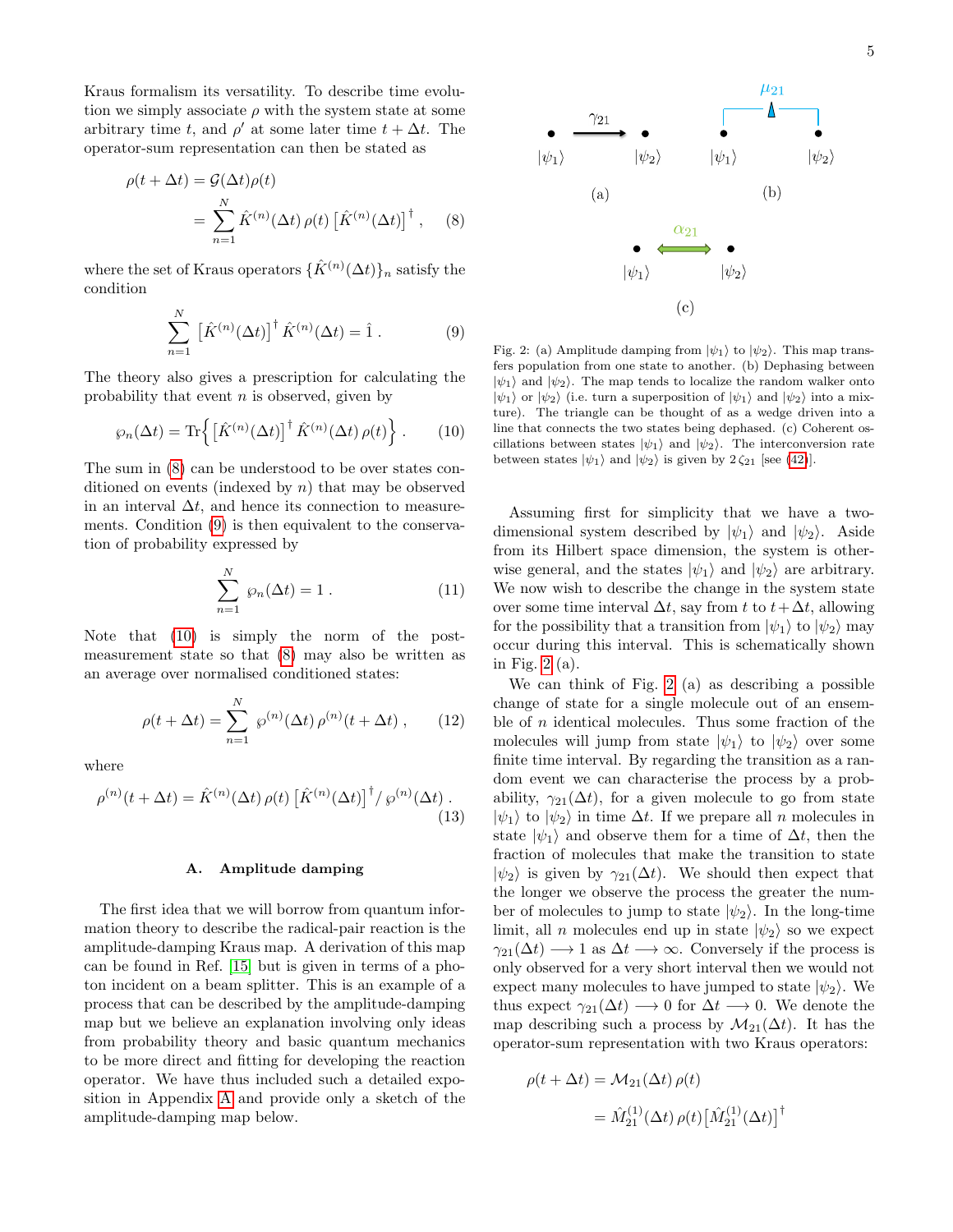$$
+\,\hat{M}_{21}^{(2)}(\Delta t)\,\rho(t)\big[\hat{M}_{21}^{(2)}(\Delta t)\big]^{\dagger}\,,\qquad(14)
$$

where

$$
\hat{M}_{21}^{(1)}(\Delta t) = \sqrt{\gamma_{21}(\Delta t)} \, |\psi_2\rangle\langle\psi_1| \,, \tag{15}
$$

$$
\hat{M}_{21}^{(2)}(\Delta t) = |\psi_2\rangle\langle\psi_2| + \sqrt{1 - \gamma_{21}(\Delta t)} |\psi_1\rangle\langle\psi_1|.
$$
 (16)

Its effect on an arbitrary state can be seen most directly by calculating the matrix representation of [\(14\)](#page-5-0) in the basis  $\{|\psi_1\rangle, |\psi_2\rangle\}$ . This gives the  $2 \times 2$  matrix

$$
\rho(t + \Delta t) = \begin{pmatrix} \rho_{11}(t) - \gamma_{21}(\Delta t) \rho_{11}(t) & \sqrt{1 - \gamma_{21}(\Delta t)} \rho_{12}(t) \\ \sqrt{1 - \gamma_{21}(\Delta t)} \rho_{21}(t) & \rho_{22}(t) + \gamma_{21}(\Delta t) \rho_{11}(t) \end{pmatrix},
$$
\n(17)

where we have defined  $\rho_{jk} = \langle \psi_j | \rho | \psi_k \rangle$ . The population transfer from state  $|\psi_1\rangle$  to  $|\psi_2\rangle$  is apparent on the di-agonal terms [\[54\]](#page-20-31) in [\(17\)](#page-5-1): A fraction  $\gamma_{21}(\Delta t)$  has been subtracted from  $\rho_{11}(t)$  and added to  $\rho_{22}(t)$ . Note that the off-diagonal terms of  $\rho(t)$  are also affected by this process. Unless  $\gamma_{21}(\Delta t) = 0$  the population transfer will simultaneously reduce the coherence between  $|\psi_1\rangle$  and  $|\psi_2\rangle$ . This can be seen from [A](#page-16-0)ppendix A where we argued about the form of [\(15\)](#page-5-2) and [\(16\)](#page-5-3) without ever referring to the system coherences. The decay of the off-diagonal elements in [\(17\)](#page-5-1) should thus be taken as a consequence of the population transfer. This is a crucial difference between our formulation of the reaction operator and that of Ref. [\[27\]](#page-20-12) where the decay of coherences was put into the system evolution by hand. When  $|\psi_1\rangle$  represents a state of higher energy than  $|\psi_2\rangle$ , [\(17\)](#page-5-1) is said to describe a dissipative process (hence the name amplitude damping). In this case [\(17\)](#page-5-1) captures the well-known idea from open-systems theory that dissipation implies decoherence [\[49\]](#page-20-32).

We now generalise the amplitude-damping map to a system with  $N$  states. By essentially the same argument as in Appendix [A,](#page-16-0) the map describing a transition from state  $|\psi_k\rangle$  to  $|\psi_i\rangle$  is simply given by

$$
\mathcal{M}_{jk}(\Delta t) \rho(t) = \hat{M}_{jk}^{(1)}(\Delta t) \rho(t) \left[ \hat{M}_{jk}^{(1)}(\Delta t) \right]^{\dagger} + \hat{M}_{jk}^{(2)}(\Delta t) \rho(t) \left[ \hat{M}_{jk}^{(2)}(\Delta t) \right]^{\dagger}, \quad (18)
$$

with the Kraus operators

$$
\hat{M}_{jk}^{(1)}(\Delta t) = \sqrt{\gamma_{jk}(\Delta t)} \,\hat{Q}_{jk} \,, \tag{19}
$$

$$
\hat{M}_{jk}^{(2)}(\Delta t) = \hat{P}_k + \sqrt{1 - \gamma_{jk}(\Delta t)} \hat{Q}_k , \qquad (20)
$$

where  $\gamma_{jk}(\Delta t) \in [0,1]$  for all j, k, and  $\Delta t$ . For ease of writing we have defined

$$
\hat{Q}_{jk} = |\psi_j\rangle\langle\psi_k| \,,\tag{21}
$$

$$
\hat{Q}_k = |\psi_k\rangle\langle\psi_k| \ , \quad \hat{P}_k = \hat{1} - \hat{Q}_k \ . \tag{22}
$$

<span id="page-5-0"></span>Since  $\{\ket{\psi_k}\}_{k=1}^N$  is assumed to form a complete set for an arbitrary  $N$ , the identity operator may be written as

<span id="page-5-6"></span>
$$
\hat{1}_N = \sum_{k=1}^N \hat{Q}_k . \tag{23}
$$

<span id="page-5-3"></span><span id="page-5-2"></span>Note the order of subscripts in  $(18)$ – $(20)$  is important. Reversing the order of the subscripts reverses the direction of the process. It can be verified that [\(17\)](#page-5-1) is reproduced by taking  $j = 2$ ,  $k = 1$ , and  $N = 2$  in [\(18\)](#page-5-4)–[\(23\)](#page-5-6). Although we have parameterised the amplitude-damping map  $\mathcal{M}_{ij}(\Delta t)$  by the probability  $\gamma_{ij}(\Delta t)$ , it is usually the rate  $k_{ij}$  at which the transition occurs that is measured or estimated. It is also a more useful quantity to use when expressing the amplitude-damping map in differential form. If we let  $k_{ij}$  be the fraction of particles that jump from  $|\psi_j\rangle$  to  $|\psi_i\rangle$  in one second, then the fraction of particles that make the transition in time  $\Delta t$  is simply given by

<span id="page-5-10"></span>
$$
\gamma_{ij}(\Delta t) = k_{ij} \; \Delta t \; . \tag{24}
$$

<span id="page-5-1"></span>It will be useful to express [\(18\)](#page-5-4) in differential form. The two-dimensional case studied in Appendix [A](#page-16-0) can be generalised to the case of N states [see  $(A15)$ ]. The differential form of  $\mathcal{M}_{ii}(t)$  is given by

$$
\frac{d\rho}{dt} = \mathcal{L}_{ij} \,\rho(t)
$$
\n
$$
\equiv k_{ij} \left[ \hat{Q}_{ij} \,\rho(t) \,\hat{Q}_{ij}^{\dagger} - \frac{1}{2} \,\hat{Q}_{j} \,\rho(t) - \frac{1}{2} \,\rho(t) \,\hat{Q}_{j} \right]. \tag{25}
$$

This can be written in the Lindblad form if preferred by noting that  $\hat{Q}_j = \hat{Q}_{ji}\hat{Q}_{ij} = \hat{Q}_{ij}^{\dagger}\hat{Q}_{ij}$ . We can formally express the amplitude-damping map as

<span id="page-5-8"></span><span id="page-5-7"></span>
$$
\mathcal{M}_{ij}(t) = e^{\mathcal{L}_{ij}t} \,, \tag{26}
$$

<span id="page-5-4"></span>where  $\mathcal{L}_{ij}$  is said to be the generator of  $\mathcal{M}_{ij}(t)$ . The reader may proceed directly to Sec. [IV](#page-7-0) at this point if he/she wishes as the results there only require knowledge of the amplitude-damping map. We will introduce the maps for dephasing and coherent evolution next but they will not appear until Sec. [V](#page-13-0) and hence can be read then. Lastly, note that we have suppressed the dependence of superoperators (either maps or generators) on the transition rates (or probabilities). This is because here we are thinking of the transition rate as a fixed number, a parameter which defines the system as opposed to time, which is an independent variable. In order to keep our notation simple we will continue to suppress parameter dependencies unless otherwise stated.

### <span id="page-5-11"></span>B. Dephasing

<span id="page-5-9"></span><span id="page-5-5"></span>We saw in [\(17\)](#page-5-1) that population decay in one of the states led to decoherence. However, decoherence may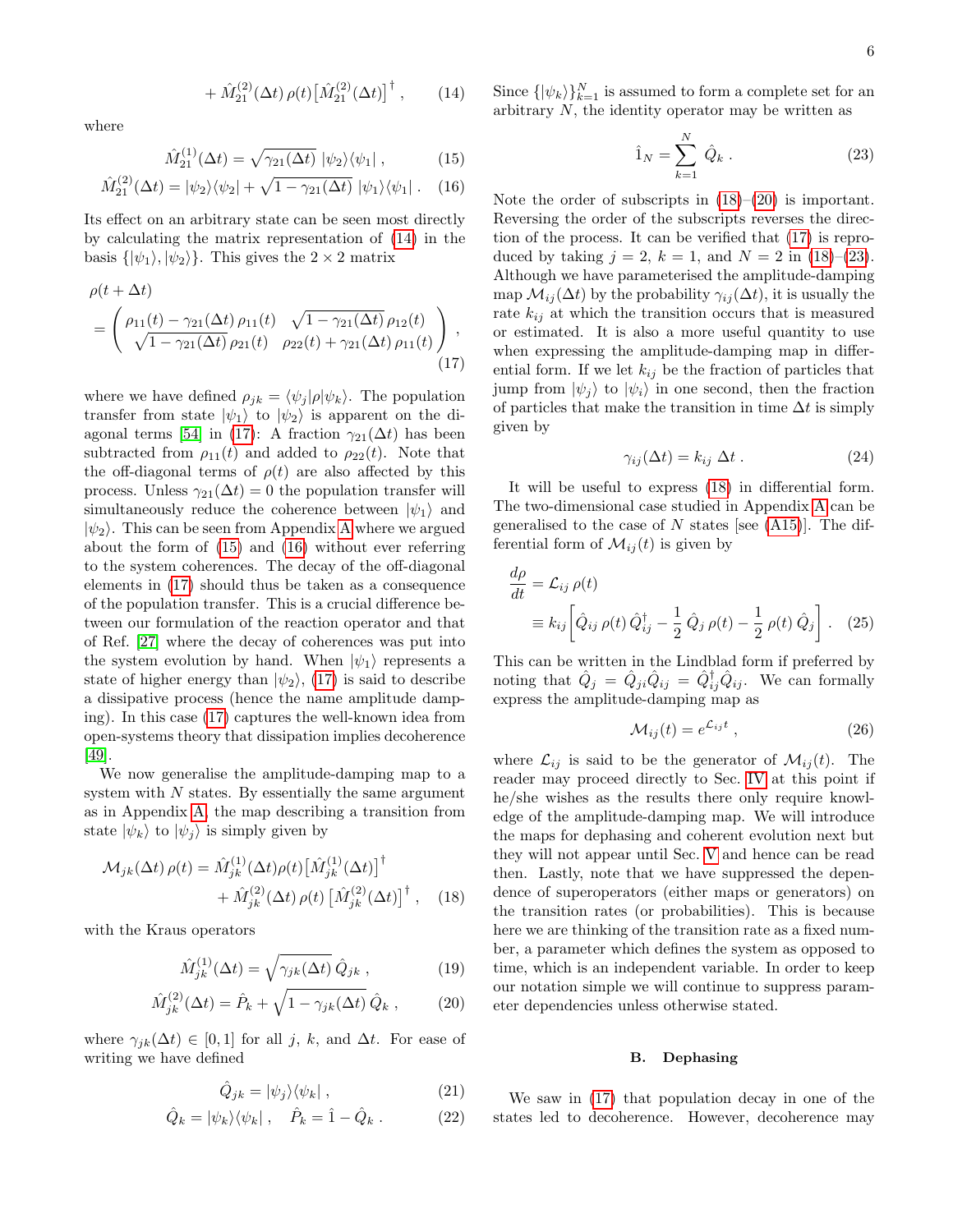7

also occur without population decay and this is known as dephasing, or phase damping in analogy to amplitude damping (so called because it results from a loss of information about the relative phases between the different basis states  $|\psi_k\rangle$ ). This process is represented by the symbol shown in Fig. [2](#page-4-3) (b). The system evolution under dephasing over a time of  $\Delta t$  can be represented simply by a  $2 \times 2$  matrix for a two-state system as

$$
\rho(t + \Delta t) = \mathcal{V}_{21}(\Delta t) \rho(t) \n= \left( \frac{\rho_{11}(t)}{\sqrt{1 - \mu_{21}(\Delta t)} \rho_{21}(t)} \frac{\sqrt{1 - \mu_{21}(\Delta t)} \rho_{12}(t)}{\rho_{22}(t)} \right),
$$
\n(27)

where  $\mu_{21}(\Delta t) \in [0,1]$ . Note that only the coherences (the off-diagonal terms in  $\rho$ ) are damped. The generalisation to a system with  $N$  states can be stated simply in Kraus form as

$$
\mathcal{V}_{jk}(\Delta t) \rho(t) = \hat{V}_{jk}^{(1)}(\Delta t) \rho(t) \left[ \hat{V}_{jk}^{(1)}(\Delta t) \right]^{\dagger} + \hat{V}_{jk}^{(2)}(\Delta t) \rho(t) \left[ \hat{V}_{jk}^{(2)}(\Delta t) \right]^{\dagger}, \qquad (28)
$$

where

$$
\hat{V}_{jk}^{(1)}(\Delta t) = \sqrt{\mu_{jk}(\Delta t)} \hat{Q}_k , \qquad (29)
$$

$$
\hat{V}_{jk}^{(2)}(\Delta t) = \hat{P}_k + \sqrt{1 - \mu_{jk}(\Delta t)} \hat{Q}_k .
$$
 (30)

As with amplitude damping, we can work with the rate of dephasing rather than with  $\mu_{jk}(\Delta t)$ . Denoting the rate of dephasing between states  $|\psi_j\rangle$  and  $|\psi_k\rangle$  as  $q_{jk}$ , we can write

$$
\mu_{jk}(\Delta t) = q_{jk} \, \Delta t \,. \tag{31}
$$

The evolution under the dephasing map  $\mathcal{V}_{jk}(t)$  can then be expressed by the differential equation

$$
\frac{d\rho}{dt} = \mathcal{S}_{jk}\,\rho(t)
$$
\n
$$
\equiv q_{jk} \left[ \hat{Q}_k \,\rho(t) \,\hat{Q}_k^\dagger - \frac{1}{2} \,\hat{Q}_k \rho(t) - \frac{1}{2} \,\rho(t) \,\hat{Q}_k \right], \quad (32)
$$

which defines the generator for  $\mathcal{V}_{jk}(t)$ :

$$
\mathcal{V}_{jk}(t) = e^{\mathcal{S}_{jk}t} \tag{33}
$$

### C. Coherent evolution

The map [\(28\)](#page-6-1) describes pure decoherence and is useful for modelling processes which counter act any coherent evolution of the system that may occur in the basis  $\{\ket{\psi_k}\}_{k=1}^N$ . The singlet-triplet interconversion in the radical-pair mechanism is one such process. We depict

coherent evolution between two states graphically by using a green two-way arrow as shown in Fig. [2](#page-4-3) (c). In general, coherent oscillations between states  $|\psi_i\rangle$  and  $|\psi_k\rangle$ can be generated by a Hamiltonian of the form (for  $j \neq k$ )

$$
\hat{H}_{jk} = \omega_j \,\hat{Q}_j + \omega_k \,\hat{Q}_k + \Omega_{jk} \big(\,\hat{Q}_{jk} + \hat{Q}_{kj}\,\big) \,,\tag{34}
$$

where  $\omega_k \equiv \langle \psi_k | \hat{H}_{jk} | \psi_k \rangle$  is the expectation value of  $\hat{H}_{jk}$ in the state  $|\psi_k\rangle$ . The coupling between states  $|\psi_j\rangle$  and  $|\psi_k\rangle$  is denoted by  $\Omega_{jk}$ . Note that for  $\hat{H}_{jk}$  to be Hermitian  $\Omega_{jk}$  must be real and symmetric with respect to its indices, i.e.

$$
\Omega_{jk} = \Omega_{jk}^* = \Omega_{kj} . \tag{35}
$$

<span id="page-6-9"></span>Unitary evolution can be understood as a special case of the Kraus decomposition [\(8\)](#page-4-0) with only one Kraus operator:

<span id="page-6-2"></span>
$$
\hat{U}_{jk}(\Delta t) = e^{-i\hat{H}_{jk}\Delta t} , \qquad (36)
$$

<span id="page-6-1"></span>where we have set  $\hbar = 1$  for convenience. The actual evolution over a time of  $\Delta t$  is then effected by the map

$$
\mathcal{U}_{jk}(\Delta t) \rho(t) = \hat{U}_{jk}(\Delta t) \rho(t) \hat{U}_{jk}^{\dagger}(\Delta t) . \qquad (37)
$$

The differential form of  $\mathcal{U}_{jk}(t)$  has the familiar commutator form:

$$
\frac{d\rho}{dt} = \mathcal{R}_{jk}\rho(t) \equiv -i\big[\hat{H}_{jk}, \rho(t)\big] \ . \tag{38}
$$

We can also express [\(37\)](#page-6-2) in terms of  $\mathcal{R}_{jk}$  as

<span id="page-6-8"></span><span id="page-6-7"></span><span id="page-6-3"></span>
$$
\mathcal{U}_{jk}(t) = e^{\mathcal{R}_{jk}t} \tag{39}
$$

Just as we parameterised the amplitude-damping and dephasing maps by their probability of occurrence, we can similarly parameterise unitary evolution by

$$
\alpha_{jk}(\Delta t) \equiv |\langle \psi_j | \hat{U}_{jk}(\Delta t) | \psi_k \rangle|^2 . \tag{40}
$$

<span id="page-6-5"></span>This is the probability of making a transition to  $|\psi_i\rangle$ after time  $\Delta t$  assuming the system was initially in  $|\psi_k\rangle$ . If we wish to relate  $\alpha_{ik}(\Delta t)$  to the transition rate under unitary evolution then an explicit expression for [\(40\)](#page-6-3) is required. This can be shown to be

$$
\alpha_{jk}(\Delta t) = \frac{\Omega_{jk}^2}{2\,\zeta_{jk}^2} \left[1 - \cos\left(2\,\zeta_{jk}\,\Delta t\right)\right],\tag{41}
$$

<span id="page-6-6"></span>where we have defined

<span id="page-6-4"></span><span id="page-6-0"></span>
$$
\zeta_{jk} = \frac{1}{2} \sqrt{(\omega_k - \omega_j)^2 + 4\Omega_{jk}^2} \ . \tag{42}
$$

Equation [\(41\)](#page-6-4) tells us that  $2\zeta_{jk}$  can be defined as the frequency at which the system oscillates between states  $|\psi_i\rangle$ and  $|\psi_k\rangle$ . Note that this depends on both the coupling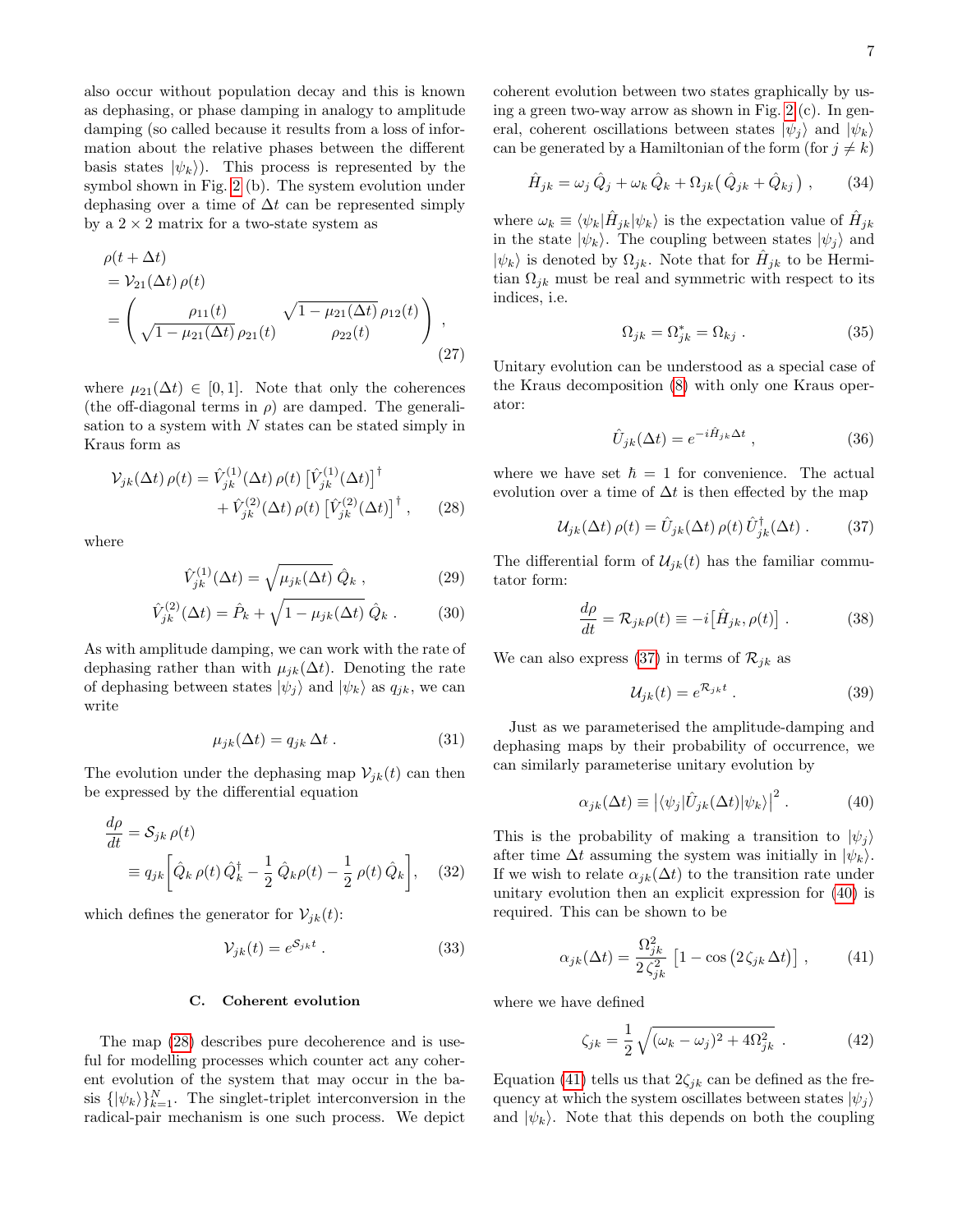

<span id="page-7-3"></span>Fig. 3: The standard radical-pair reaction without coherent evolution represented as a graph. Black arrows represent population transfer, which here is associated with the recombination reaction of the radical pair.

between  $|\psi_j\rangle$  and  $|\psi_k\rangle$  (i.e.  $\Omega_{jk}$ ) as well as their separation (given by  $|\omega_k - \omega_i|$ ). We can also see from [\(40\)](#page-6-3) that increasing  $|\omega_j - \omega_k|$  lowers the peak of the transition probability between  $|\psi_i\rangle$  and  $|\psi_k\rangle$ . The proof of [\(42\)](#page-6-0) [and hence [\(40\)](#page-6-3)] will be presented in a sequel paper where it is actually used to simulate an example quantum walk. Here it is sufficient to see how  $\alpha_{ik}$  is related to the rate of the process and the effect of varying  $\omega_k$  and  $\Omega_{jk}$ .

# <span id="page-7-0"></span>IV. RADICAL-PAIR RECOMBINATION REACTION AS A QUANTUM WALK

### A. Reaction operator

The quantum-walk formalism visualises state transitions in a quantum system as a network of nodes (representing states) connected by edges (representing transitions), called graphs. Such models have a wide applicability because the nodes can represent abstract degrees of freedom, such as a spatial coordinate, or in our case, the state of a molecule. We therefore begin our quantum-walk model of the reaction outlined in Fig. [1](#page-2-1) by simply representing the different radical-pair and product states as nodes on a graph labelled according to:

$$
|S\rangle \equiv |\psi_1\rangle \ , \quad |T\rangle \equiv |\psi_3\rangle \ , \tag{43}
$$

$$
|P_{\rm S}\rangle \equiv |\psi_2\rangle \ , \quad |P_{\rm T}\rangle \equiv |\psi_4\rangle \ , \tag{44}
$$

while the rates are taken as

$$
k_{\rm S} \equiv k_{21} , \quad k_{\rm T} \equiv k_{43} . \tag{45}
$$

The states in [\(43\)](#page-7-1) and [\(44\)](#page-7-2) are assumed to represent distinct stages of the radical-pair reaction, therefore we take  $\{|\psi_k\rangle\}_{k=1}^4$  to be an orthornormal basis. This is shown in Fig. [3.](#page-7-3) As explained in Sec. [II,](#page-2-0) here we concentrate only

on the recombination processes which take the system from the singlet to singlet product  $(|\psi_1\rangle \longrightarrow |\psi_2\rangle)$ , and from the triplet to the triplet product  $(|\psi_3\rangle \longrightarrow |\psi_4\rangle)$ . Extensions to include dephasing and coherent evolution will be covered in Sec. [V.](#page-13-0)

Our goal is to derive a reaction operator  $\mathcal{L}$ . This means that we should express the evolution of  $\rho(t)$  in differential form. As before, we can simply obtain such an equation by propagating  $\rho(t)$  over an infinitesimal interval dt, except now there is more than one process happening at a time. This can easily be dealt with by using a single map  $\mathcal{K}_{\text{QW}}(dt)$  composed from a series of maps. Each map in  $\mathcal{K}_{\text{QW}}(dt)$  represents a particular process in the system. Attributing each recombination process to an amplitudedamping map, we describe the evolution of  $\rho(t)$  by

$$
\rho(t+dt) = \mathcal{K}_{\text{QW}}(dt) \,\rho(t) \equiv \mathcal{M}_{43}(dt) \,\mathcal{M}_{21}(dt) \,\rho(t) \,,\tag{46}
$$

where on using [\(26\)](#page-5-7) we have

<span id="page-7-8"></span><span id="page-7-4"></span>
$$
\mathcal{K}_{\rm QW}(dt) = e^{\mathcal{L}_{43} dt} e^{\mathcal{L}_{21} dt} = e^{(\mathcal{L}_{43} + \mathcal{L}_{21})dt} \,. \tag{47}
$$

Note the second equality follows because  $dt$  is infinitesimal. This can be seen by expanding the exponentials and neglecting terms on the order of  $dt^2$ . This also means that reversing the order of  $\exp(\mathcal{L}_{43} dt)$  and  $\exp(\mathcal{L}_{21} dt)$  does not change the second equality of [\(47\)](#page-7-4). Since  $\mathcal{L}_{21}$  and  $\mathcal{L}_{43}$ are independent of time, [\(47\)](#page-7-4) shows that  $\mathcal{L}_{43} + \mathcal{L}_{21}$  is the generator of  $\mathcal{K}_{\text{OW}}(t)$  for any finite t [otherwise it is only the generator of  $\mathcal{K}_{\text{QW}}(dt)$ . This is simply equivalent to

<span id="page-7-6"></span><span id="page-7-5"></span>
$$
\frac{d\rho}{dt} = \mathcal{L}_{\text{QW}} \,\rho(t) \equiv \left(\mathcal{L}_{21} + \mathcal{L}_{43}\right) \rho(t) \,. \tag{48}
$$

We can now apply  $(25)$  to  $(48)$  to obtain

$$
\mathcal{L}_{\text{QW}} \rho(t)
$$
\n
$$
\equiv k_{21} \left[ \hat{Q}_{21} \rho(t) \hat{Q}_{21}^{\dagger} - \frac{1}{2} \hat{Q}_{1} \rho(t) - \frac{1}{2} \rho(t) \hat{Q}_{1} \right]
$$
\n
$$
+ k_{43} \left[ \hat{Q}_{43} \rho(t) \hat{Q}_{43}^{\dagger} - \frac{1}{2} \hat{Q}_{3} \rho(t) - \frac{1}{2} \rho(t) \hat{Q}_{3} \right]. \quad (49)
$$

<span id="page-7-7"></span><span id="page-7-2"></span><span id="page-7-1"></span>A few remarks can be made about our result directly from the form of [\(49\)](#page-7-6) but it will be easier to refer to its matrix representation in the site basis. This is a set of rate equations which includes the coherences between sites as well. We follow the standard convention of writing matrices where  $\dot{\rho}_{mn} = \langle \psi_m | \dot{\rho} | \psi_n \rangle$  denotes the element at the  $m<sup>th</sup>$  row and  $n<sup>th</sup>$  column of  $\dot{\rho}$ . The matrix form of [\(49\)](#page-7-6) can then be easily verfied to be given by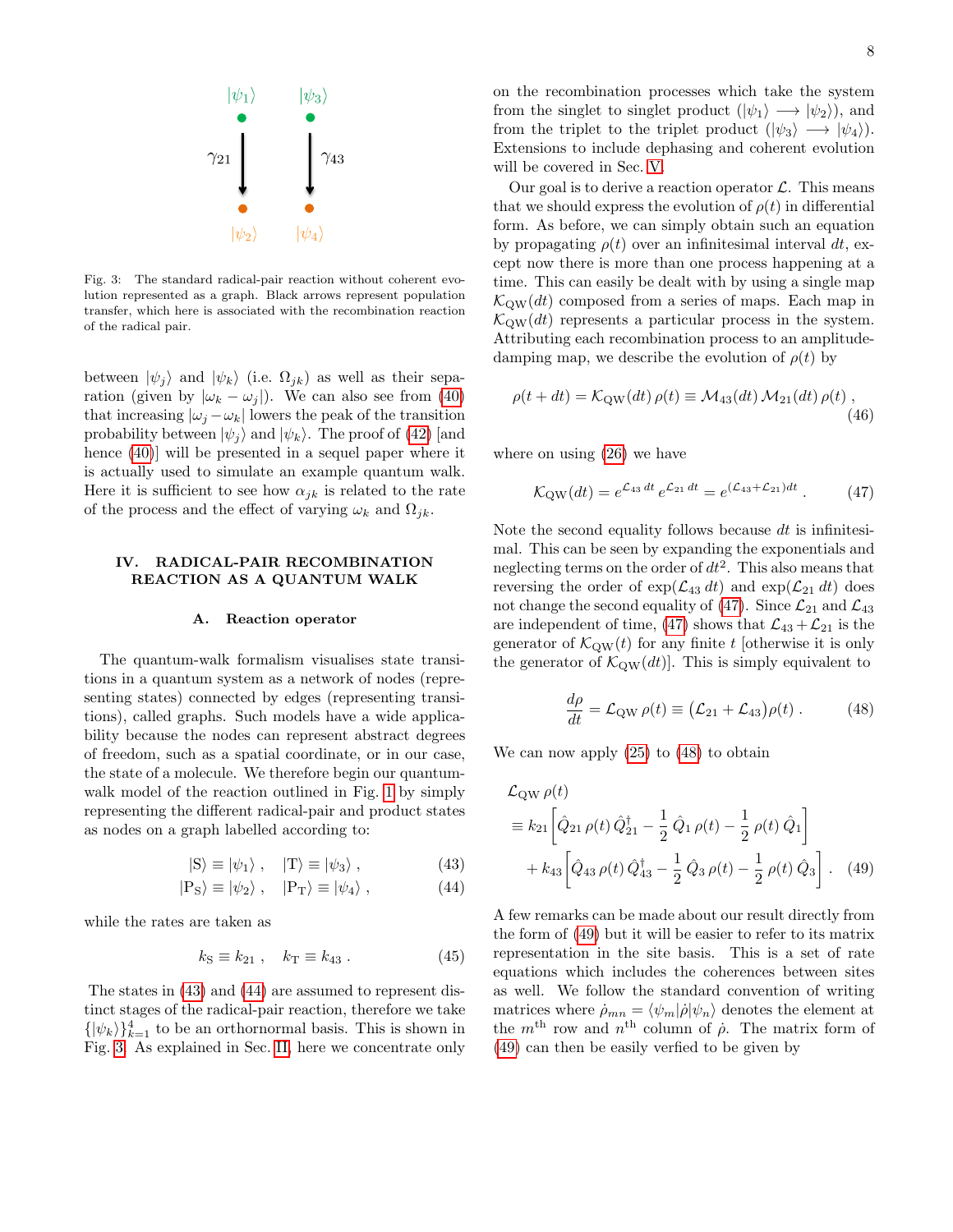$$
\frac{d\rho}{dt} = \begin{pmatrix}\n-k_{21}\rho_{11} & -\frac{1}{2}k_{21}\rho_{12} - \frac{1}{2}(k_{21} + k_{43})\rho_{13} - \frac{1}{2}k_{21}\rho_{14} \\
-\frac{1}{2}k_{21}\rho_{21} & k_{21}\rho_{11} & -\frac{1}{2}k_{43}\rho_{23} & 0 \\
-\frac{1}{2}(k_{21} + k_{43})\rho_{31} - \frac{1}{2}k_{43}\rho_{32} & -k_{43}\rho_{33} & -\frac{1}{2}k_{43}\rho_{34} \\
-\frac{1}{2}k_{21}\rho_{41} & 0 & -\frac{1}{2}k_{43}\rho_{43} & k_{43}\rho_{33}\n\end{pmatrix} .
$$
\n(50)

It is obvious from the matrix form of  $\mathcal{L}_{QW}\rho$  that the spin-selective recombination reduces all coherences except for the coherences of the two product states, given by  $\dot{\rho}_{24}$  and  $\dot{\rho}_{42}$  to be zero [recall [\(43\)](#page-7-1) and [\(44\)](#page-7-2)]. Of special importance is the decay of the singlet-triplet coherence. This is given by  $\rho_{13}$  in [\(50\)](#page-8-0) which can be seen to be consistent with the experiment of Ref. [\[31\]](#page-20-13). Note that because  $\rho$  is Hermitian it follows that  $\dot{\rho}$  is also Hermitian, so referring to  $\dot{\rho}_{13}$  is the same as referring to  $\dot{\rho}_{31}$ .

Adding the diagonal elements of [\(50\)](#page-8-0) we see that [\(49\)](#page-7-6) is trace preserving. In particular we see that

$$
-\frac{d\rho_{11}}{dt} = \frac{d\rho_{22}}{dt} = k_{21}\,\rho_{11} \,, \quad -\frac{d\rho_{33}}{dt} = \frac{d\rho_{44}}{dt} = k_{43}\,\rho_{33} \,.
$$
\n(51)

That is to say, the rate at which singlet-state radical pairs are lost due to recombination is exactly balanced by the rate of increase of the singlet product. Recall from Sec. [II B](#page-2-3) that previous treatments on the radical-pair kinetics use trace-decreasing reaction operators which refer only to  $|\psi_1\rangle$  and  $|\psi_3\rangle$  [see [\(2\)](#page-2-2) and [\(7\)](#page-3-2)]. It has been noted in Ref. [\[27\]](#page-20-12) that such reaction operators produce singlet and triplet populations which satisfy [\(51\)](#page-8-1) and thus poses no problem. However, a description in the minimal basis  $\{|\psi_1\rangle, |\psi_3\rangle\}$  still fails to account for coherences between the radical pair and product states. Jones and Hore have argued that such coherent superpositions between the radical pair and products decohere very quickly and is therefore consistent with a model in which they are neglected [\[55\]](#page-20-33). However, on accepting [\(50\)](#page-8-0), we see that coherences between the radical pair and products in fact decay at a rate less than the radical-pair dephasing (e.g.  $\dot{\rho}_{21}$  compared with  $\dot{\rho}_{31}$ ) so the remark by Jones and Hore is not actually correct. Nevertheless, a model in which the product states are neglected is still permissible so long as the radical-pair populations and coherences do not depend on the populations and coherences of the products. This is clearly true from the matrix form of  $\mathcal{L}_{\text{QW}}$  so we can write down such a reaction operator directly. For ease of comparison with previous results we express this reaction operator in the notation of Sec. [II B](#page-2-3)  $[recall (1), (43) and (45)]:$  $[recall (1), (43) and (45)]:$  $[recall (1), (43) and (45)]:$  $[recall (1), (43) and (45)]:$  $[recall (1), (43) and (45)]:$  $[recall (1), (43) and (45)]:$  $[recall (1), (43) and (45)]:$ 

$$
\bar{\mathcal{L}}_{\text{QW}}\rho(t) = \dot{\rho}_{\text{SS}}(t) |S\rangle\langle S| + \dot{\rho}_{\text{ST}}(t) |S\rangle\langle T| + \dot{\rho}_{\text{TS}}(t) |T\rangle\langle S| + \dot{\rho}_{\text{TT}}(t) |T\rangle\langle T|.
$$
 (52)

We have used an overbar on  $\mathcal{L}_{\text{QW}}$  to indicate that it is

<span id="page-8-0"></span>no longer trace preserving. We can simply read off  $\rho_{SS}$ ,  $\dot{\rho}_{TT}$ , and  $\dot{\rho}_{ST}$  from [\(50\)](#page-8-0) to get

<span id="page-8-2"></span>
$$
\bar{\mathcal{L}}_{QW}\rho(t) = -k_{S}\,\hat{Q}_{S}\,\rho(t)\,\hat{Q}_{S} - \frac{1}{2}\left(k_{S} + k_{T}\right)\hat{Q}_{S}\,\rho(t)\,\hat{Q}_{T} \n- \frac{1}{2}\left(k_{S} + k_{T}\right)\hat{Q}_{T}\,\rho(t)\,\hat{Q}_{S} - k_{T}\,\hat{Q}_{T}\,\rho(t)\,\hat{Q}_{T}.
$$
\n(53)

The reader may have already noticed that  $\dot{\rho}_{SS}$ ,  $\dot{\rho}_{TT}$ , and  $\rho_{ST}$  are in fact the same as those given by the Haberkorn reaction operator  $\mathcal{L}_{\rm H}$  given in [\(2\)](#page-2-2), which means that [\(53\)](#page-8-2) and [\(2\)](#page-2-2) should in fact be the same. This can be shown by collecting terms porportional to  $k<sub>S</sub>$  as one group and terms proportional to  $k<sub>T</sub>$  as one group in [\(53\)](#page-8-2):

<span id="page-8-1"></span>
$$
\bar{\mathcal{L}}_{QW}\rho(t) = -k_{S} \left[ \hat{Q}_{S}\,\rho(t)\,\hat{Q}_{S} + \frac{1}{2}\,\hat{Q}_{S}\,\rho(t)\,\hat{Q}_{T}\n+ \frac{1}{2}\,\hat{Q}_{T}\,\rho(t)\,\hat{Q}_{S}\right] - k_{T} \left[ \hat{Q}_{T}\,\rho(t)\,\hat{Q}_{T}\n+ \frac{1}{2}\,\hat{Q}_{T}\,\rho(t)\,\hat{Q}_{S} + \frac{1}{2}\,\hat{Q}_{S}\,\rho(t)\,\hat{Q}_{T}\right] \tag{54}
$$
\n
$$
= -\frac{1}{2}\,k_{S}\left[ \hat{Q}_{S}\,\rho(t) + \rho(t)\,\hat{Q}_{S}\right]
$$

<span id="page-8-5"></span><span id="page-8-3"></span>
$$
-\frac{1}{2}k_{\mathrm{T}}\left[\hat{Q}_{\mathrm{T}}\,\rho(t)+\rho(t)\,\hat{Q}_{\mathrm{T}}\right].\tag{55}
$$

The second equality is obtained by using  $\hat{Q}_{\text{T}} = \hat{1}_2 - \hat{Q}_{\text{S}}$ and  $\hat{Q}_{\text{S}} = \hat{1}_2 - \hat{Q}_{\text{T}}$  in the terms proportional to  $k_{\text{S}}$  and  $k<sub>T</sub>$  respectively in [\(54\)](#page-8-3). Note the identity operator carries a subscript 2 because it is now only an identity on the subspace spanned by the singlet and triplet states. The resolution of the full identity operator,  $\hat{1}_4$ , requires all four states of the radical pair and products. This is why we have circled the singlet and triplet states in Fig. [1](#page-2-1) in Sec. [II A.](#page-2-5) We have thus derived the conventional spinselective recombination operator using the operational and systematic treatment of quantum walks.

Writing [\(53\)](#page-8-2) in the form of [\(54\)](#page-8-3) also makes the comparison with the Jones–Hore reaction operator easier. This is because, as argued by Jones and Hore, an alternative derivation of their result given by [\(7\)](#page-3-2) begins with

<span id="page-8-4"></span>
$$
\mathcal{L}_{\text{JH}} \rho(t)
$$
\n
$$
= -k_{\text{S}} \left[ \hat{Q}_{\text{S}} \rho(t) \hat{Q}_{\text{S}} + \hat{Q}_{\text{S}} \rho(t) \hat{Q}_{\text{T}} + \hat{Q}_{\text{T}} \rho(t) \hat{Q}_{\text{S}} \right]
$$
\n
$$
-k_{\text{T}} \left[ \hat{Q}_{\text{T}} \rho(t) \hat{Q}_{\text{T}} + \hat{Q}_{\text{T}} \rho(t) \hat{Q}_{\text{S}} + \hat{Q}_{\text{S}} \rho(t) \hat{Q}_{\text{T}} \right].
$$
\n(56)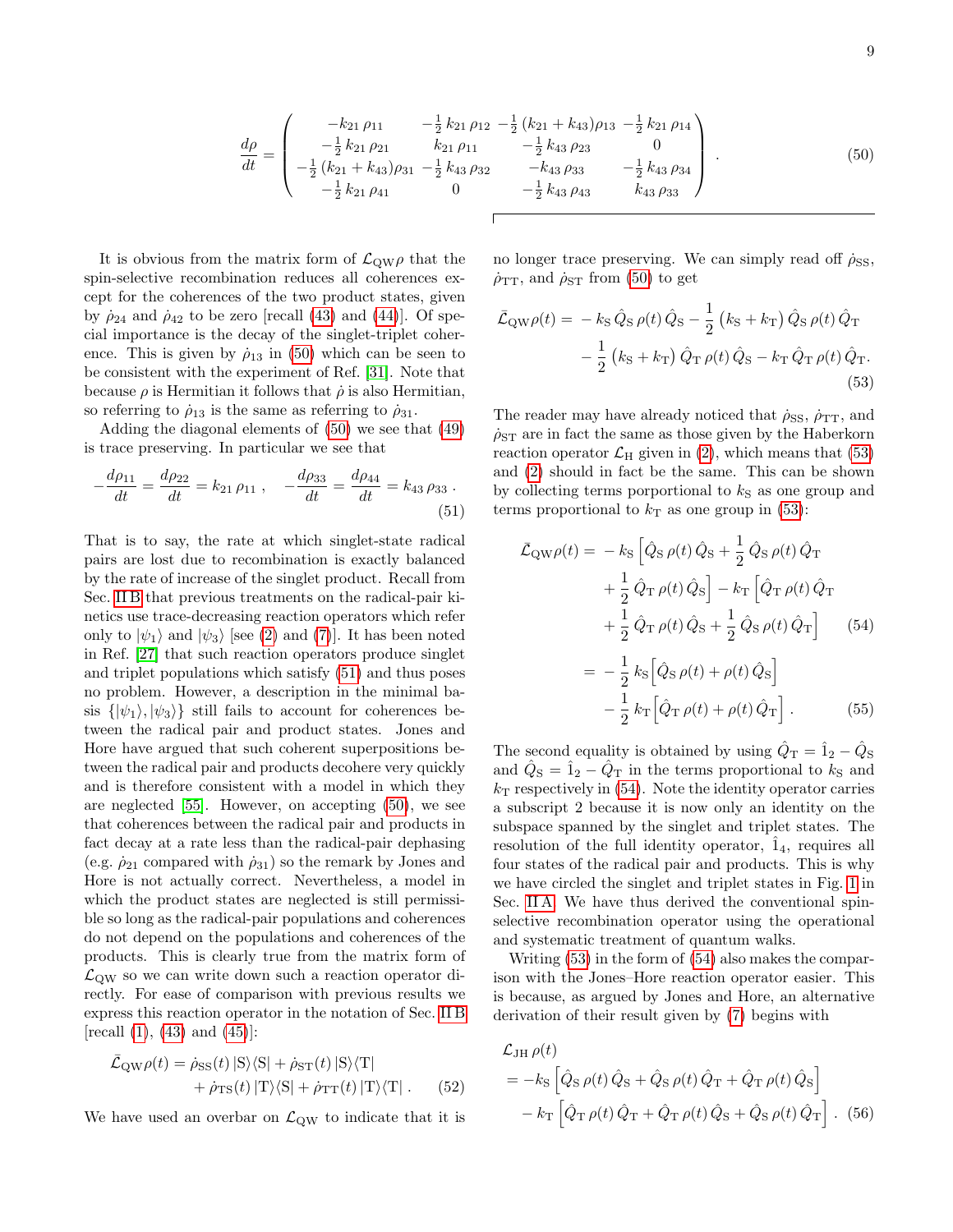The difference between [\(54\)](#page-8-3) and [\(56\)](#page-8-4) can thus be seen in the coefficient of the cross terms [i.e.  $\hat{Q}_{S} \rho(t) \hat{Q}_{T}$  and  $\hat{Q}_{\text{T}}\rho(t)\hat{Q}_{\text{S}}$ . The singlet-triplet dephasing rate was thus incorrectly posited at the outset in their argument. Alternatively, this can also be attributed to an incorrect formulation of the Kraus operators in the minimal basis. Our approach on the other hand begins with all four states of the radical pair and products. This allows us to focus on describing the  $|S\rangle \longrightarrow |P_S\rangle$  and  $|T\rangle \longrightarrow |P_T\rangle$ transitions with the dephasing between  $|S\rangle$  and  $|T\rangle$  occurring as a consequence. Since the  $|T\rangle \longrightarrow |P_T\rangle$  and  $|S\rangle \longrightarrow |P_S\rangle$  transitions are identical we in fact only have to find the correct operator-sum representation for one of them and apply it twice to  $\rho(t)$  to obtain the map for the full reaction as explained in  $(46)$ – $(48)$ . This makes our quantum-walk approach less prone to modelling errors. Next we illustrate this point further by using the quantum-walk idea to obtain the appropriate map in the minimal basis by ignoring the chemical products.

### B. Ignoring chemical products

If we are interested in deriving the Kraus map for only the radical-pair state then we need some way of capturing the effect of the decay from the radical pair to the products but without including the products in  $\rho(t)$ . The above treatment of first deriving [\(50\)](#page-8-0) and then reading off the equations of motion for the radical pair provides one way of achieving this result. Here we show an alternative method which is also based on quantum walks. The approach here is to find the operator-sum representation for the radical-pair state with the chemical products ignored.

Although it may sound contradictory, we will begin by including the product states in  $\rho(t)$ . However, we will lump the states  $|P_S\rangle$  and  $|P_T\rangle$  into a single state which we denote as  $|P\rangle$ . This is shown in Fig. [4.](#page-9-0) The singlet and triplet states are defined as before in [\(43\)](#page-7-1), but instead of  $(44)$  and  $(45)$  we now have

$$
|\mathcal{P}\rangle \equiv |\psi_2\rangle \,,\tag{57}
$$

$$
k_{\rm S} \equiv k_{21} , \quad k_{\rm T} \equiv k_{23} . \tag{58}
$$

The reason for introducing Fig. [4](#page-9-0) is twofold: First, it is easier to consider Kraus operators for a trace-preserving map. The evolution corresponding to [\(55\)](#page-8-5) can then be extracted by using just one of the Kraus operators and hence will be trace decreasing. For this purpose it is sufficient to introduce only one additional state. This will then allow us to use the quantum-walk approach by composing two trace-preserving maps corresponding to the transitions shown in Fig. [4.](#page-9-0) The second reason for introducing Fig. [4](#page-9-0) has to do with what is meant by "ignoring the products". In the language of quantum probability, any unobserved degrees of freedom in a system



<span id="page-9-0"></span>Fig. 4: A simplified graph sufficient for deriving the Kraus operator corresponding to a trace-decreasing reaction operator. Due to the decoupling of the matrix elements in [\(88\)](#page-11-0), this graph can in fact be used to simulate the partial trace provided that we ignore the coherences between the product and radical pair and that we understand the distinction between  $|P\rangle$  and  $|n_1 = 0, n_3 = 0\rangle$  [see Sec. [IV B 2,](#page-10-0) especially the discussion between  $(88)$  and  $(89)$ ].

can be traced over to give a so-called reduced state. This procedure is called a partial trace and is known to be a trace-preserving operation. We will find that this gives a reduced state for the radical pair that seems equivalent to Fig. [4](#page-9-0) but is in fact subtly different. It will thus be convenient to refer to Fig. [4](#page-9-0) for comparison. We discuss these two ideas below.

### <span id="page-9-1"></span>1. Evolution from discarding products

The operator-sum representation of [\(55\)](#page-8-5) can be derived by considering the quantum walk shown in Fig. [4,](#page-9-0) which can easily be described by

$$
\rho(t+dt) = \mathcal{M}(dt) \,\rho(t) \equiv \mathcal{M}_{23}(dt) \,\mathcal{M}_{21}(dt) \,\rho(t) \ . \tag{59}
$$

It can be shown in general that a composition of two Kraus maps is another Kraus map. This means that we can define the Kraus operators for the total map  $\mathcal{M}(dt)$  by substituting the operator-sum representation of  $\mathcal{M}_{23}(dt)$  and  $\mathcal{M}_{21}(dt)$  into [\(59\)](#page-9-1). This gives us

$$
\mathcal{M}(dt)\,\rho(t) = \sum_{n=0}^{3} \hat{M}^{(n)}(dt)\,\rho(t) \left[\hat{M}^{(n)}(dt)\right]^{\dagger},\qquad(60)
$$

<span id="page-9-5"></span>where we have defined

<span id="page-9-4"></span>
$$
\hat{M}^{(0)}(dt) \equiv \hat{M}_{23}^{(1)}(dt) \hat{M}_{21}^{(1)}(dt) , \qquad (61)
$$

$$
\hat{M}^{(1)}(dt) \equiv \hat{M}_{23}^{(1)}(dt) \hat{M}_{21}^{(2)}(dt) , \qquad (62)
$$

$$
\hat{M}^{(2)}(dt) \equiv \hat{M}_{23}^{(2)}(dt) \hat{M}_{21}^{(1)}(dt) , \qquad (63)
$$

$$
\hat{M}^{(3)}(dt) \equiv \hat{M}_{23}^{(2)}(dt) \hat{M}_{21}^{(2)}(dt) . \tag{64}
$$

Using [\(19\)](#page-5-9) and [\(20\)](#page-5-5) we find that

<span id="page-9-3"></span><span id="page-9-2"></span>
$$
\hat{M}^{(0)}(dt) = 0 \t{,} \t(65)
$$

which means that it is redundant and we need only three Kraus operators to describe Fig. [4.](#page-9-0) Using [\(24\)](#page-5-10) and the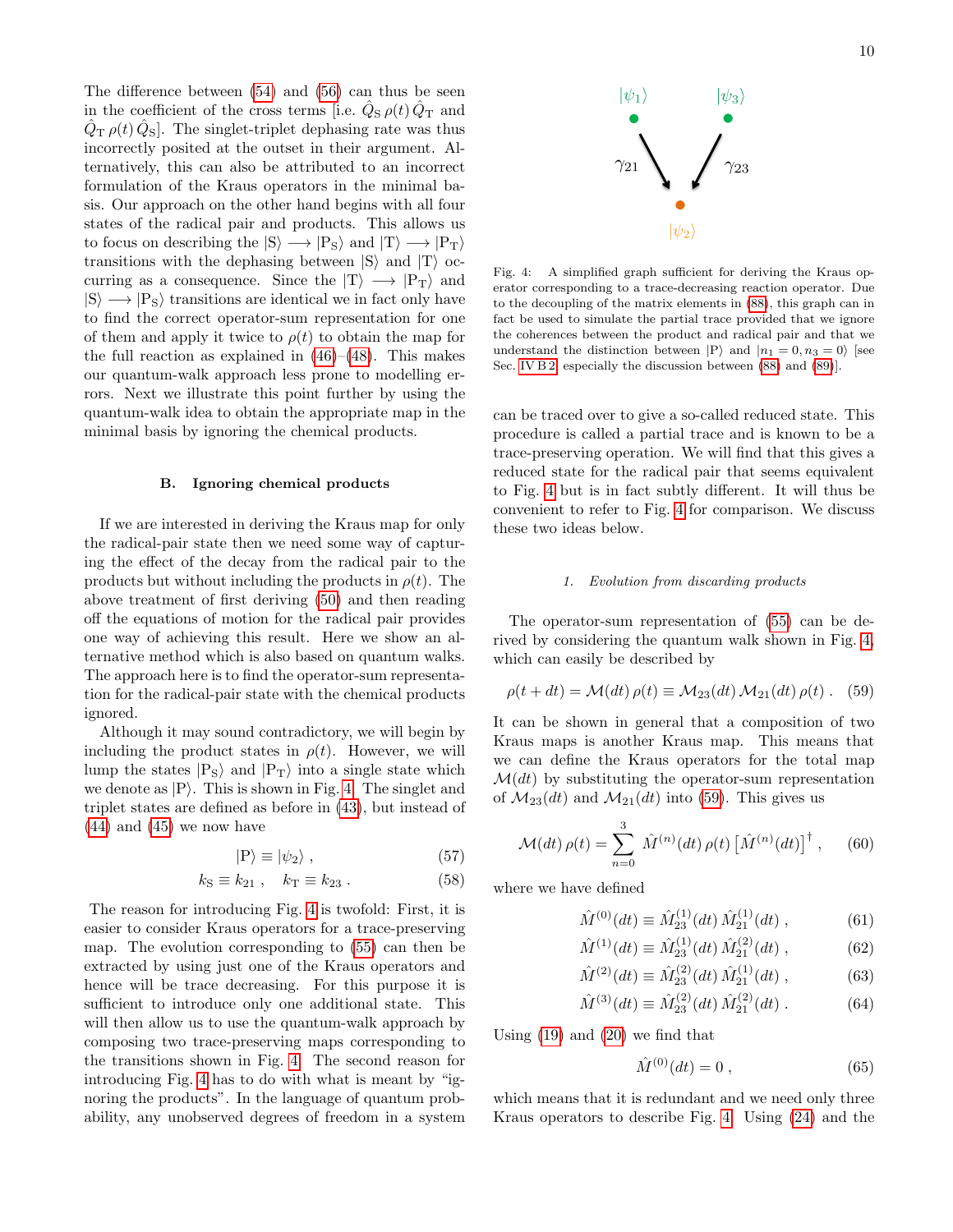binomial expansion to first order in dt in  $(62)$ – $(64)$  [see [\(A12\)](#page-17-1)] we find

$$
\hat{M}^{(1)}(dt) = \sqrt{k_{21} dt} \; \hat{Q}_{21} , \qquad (66)
$$

$$
\hat{M}^{(2)}(dt) = \sqrt{k_{23} dt} \hat{Q}_{23} , \qquad (67)
$$

$$
\hat{M}^{(3)}(dt) = \hat{1} - \frac{k_{21}}{2} \hat{Q}_1 dt - \frac{k_{23}}{2} \hat{Q}_3 dt .
$$
 (68)

We should note that  $(66)$ – $(68)$  could have also been obtained by generalising the argument in Appendix [A](#page-16-0) to three states. In this case we would actually just write down three Kraus operators directly. It is simple to check that  $(66)$ – $(68)$  satisfy the condition to be a valid set of Kraus operators [see  $(8)$ – $(13)$  from Sec. [III\]](#page-3-0):

$$
\sum_{n=1}^{3} \left[ \hat{M}^{(n)}(dt) \right]^{\dagger} \hat{M}^{(n)}(dt) = \hat{1} \,. \tag{69}
$$

The advantage of using [\(60\)](#page-9-4) is that it decomposes  $\rho(t+$ dt) into a sum of states

$$
\bar{\rho}^{(n)}(t+dt) \equiv \hat{M}^{(n)}(dt) \,\rho(t) \left[\hat{M}^{(n)}(dt)\right]^{\dagger} ,\qquad (70)
$$

conditioned on the outcome  $n$  of a measurement performed at time t. The measurement is devised to give us information about the transitions occurring in the system so that we associate the  $n = 1$  outcome with the  $|\psi_1\rangle \longrightarrow |\psi_2\rangle$  transition,  $n = 2$  with  $|\psi_3\rangle \longrightarrow |\psi_2\rangle$ , and  $n = 3$  with no transitions. It is easy to see that [\(66\)](#page-10-1) describes a jump from state  $|\psi_1\rangle$  to  $|\psi_2\rangle$  giving the conditional state

$$
\bar{\rho}^{(1)}(t+dt) = k_{21} \hat{Q}_{21} \rho(t) \hat{Q}_{21}^{\dagger} dt \n= \gamma_{21}(dt) \rho_{11}(t) |\psi_2\rangle\langle\psi_2|.
$$
\n(71)

Note that  $\gamma_{21}(dt) \rho_{11}(t)$  is the trace of  $\bar{\rho}^{(1)}(t+dt)$  so that upon normalisation the evolved state is simply  $|\psi_2\rangle$ . Similarly applying [\(67\)](#page-10-3) we get

$$
\bar{\rho}^{(2)}(t+dt) = k_{23} \hat{Q}_{23} \rho(t) \hat{Q}_{23}^{\dagger} dt \n= \gamma_{23}(dt) \rho_{33}(t) |\psi_2\rangle\langle\psi_2| ,
$$
\n(72)

which is seen to describe a jump from state  $|\psi_3\rangle$  to  $|\psi_2\rangle$ . This leaves [\(68\)](#page-10-2) which gives

$$
\bar{\rho}^{(3)}(t+dt) = \rho(t) - \frac{1}{2} k_{21} \left[ \hat{Q}_1 \rho(t) + \rho(t) \hat{Q}_1 \right] dt \n- \frac{1}{2} k_{23} \left[ \hat{Q}_3 \rho(t) + \rho(t) \hat{Q}_3 \right] dt .
$$
\n(73)

Note that this is the evolution given by Haberkorn's equation. The effect of [\(73\)](#page-10-4) can be seen directly by applying it to different initial states. Letting  $\rho(t) = |\psi_1\rangle \langle \psi_1|$  we find

$$
\bar{\rho}^{(3)}(t+dt) = (1 - k_{21} dt) |\psi_1\rangle\langle\psi_1| . \tag{74}
$$

<span id="page-10-3"></span><span id="page-10-1"></span>where  $1-k_{21} dt$  is the trace of  $\bar{\rho}^{(3)}(t+dt)$ . A similar result can also be seen by letting  $\rho(t) = |\psi_3\rangle \langle \psi_3|$ . If the system is in the product state then we expect it to remain in the product state forever since there is no process to take the system out of  $|\psi_2\rangle$ . Indeed, setting  $\rho(t) = |\psi_2\rangle \langle \psi_2|$ we find

$$
\bar{\rho}^{(3)}(t+dt) = |\psi_2\rangle\langle\psi_2| \ . \tag{75}
$$

<span id="page-10-2"></span>The evolution described by [\(73\)](#page-10-4) is thus conditioned on the absence of recombinations. That [\(68\)](#page-10-2) describes radical-pair evolution conditioned on no recombinations is not surprising in view of Appendix [A](#page-16-0) where it can be seen to be so by construction. The Kraus operator consistent with the conventional description of radicalpair kinetics in the minimal basis is thus given by [\(68\)](#page-10-2) and is the measurement approach that Jones and Hore sought after in Ref. [\[27\]](#page-20-12). That such an evolution equation is given by conditioning on unrecombined radical pairs has also been noted in Ref. [\[50\]](#page-20-34), but with the operatorsum formalism incorrectly applied as the experiment of Ref. [\[31\]](#page-20-13) has now shown.

### <span id="page-10-0"></span>2. Evolution from tracing out products

Here we would like to derive an equation of motion for the radical pair from tracing over the products in [\(49\)](#page-7-6). The partial trace is a formal procedure for obtaining a density operator with the products ignored and is quite different to simply discarding the products. Note that the partial trace is not simply the sum  $\langle \psi_2|\dot{\rho}(t)|\psi_2\rangle + \langle \psi_4|\dot{\rho}(t)|\psi_4\rangle$ , but rather an operation defined only on systems with a tensor product structure. As such, we require that the Hilbert space  $\mathbb H$  of  $\rho(t)$  in [\(49\)](#page-7-6) be of the form

<span id="page-10-5"></span>
$$
\mathbb{H} = \mathbb{H}_{R} \otimes \mathbb{H}_{P} , \qquad (76)
$$

where  $\mathbb{H}_{\text{R}}$  is the Hilbert space for the radical pair and  $\mathbb{H}_{P}$  is the space for the products. We can then derive the state of the radical pair with the products ignored from

<span id="page-10-6"></span>
$$
\rho_{\rm R}(t) = \text{Tr}_{\rm P}[\rho(t)] \equiv \sum_{k} \langle \chi_{k} | \rho(t) | \chi_{k} \rangle , \qquad (77)
$$

where  $\{|\chi_k\rangle\}_k$  is any basis of  $\mathbb{H}_P$ .

<span id="page-10-4"></span>For this reason, we will represent each site with a twodimensional Hilbert space  $\mathbb{H}_k$   $(k = 1, 2, 3, 4)$  with basis  $\{|n_k = 0\rangle, |n_k = 1\rangle\}$  indicating the presence  $(n_k = 1)$  or absence  $(n_k = 0)$  of a random walker. Since  $|\psi_k\rangle$  denotes a random walker at site  $k$ , we can write the site basis as

$$
|\psi_1\rangle = |n_1 = 1\rangle \otimes |n_2 = 0\rangle \otimes |n_3 = 0\rangle \otimes |n_4 = 0\rangle , (78)
$$

 $|\psi_2\rangle = |n_1 = 0\rangle \otimes |n_2 = 1\rangle \otimes |n_3 = 0\rangle \otimes |n_4 = 0\rangle$ , (79)

$$
\psi_3\rangle = |n_1 = 0\rangle \otimes |n_2 = 0\rangle \otimes |n_3 = 1\rangle \otimes |n_4 = 0\rangle , \quad (80)
$$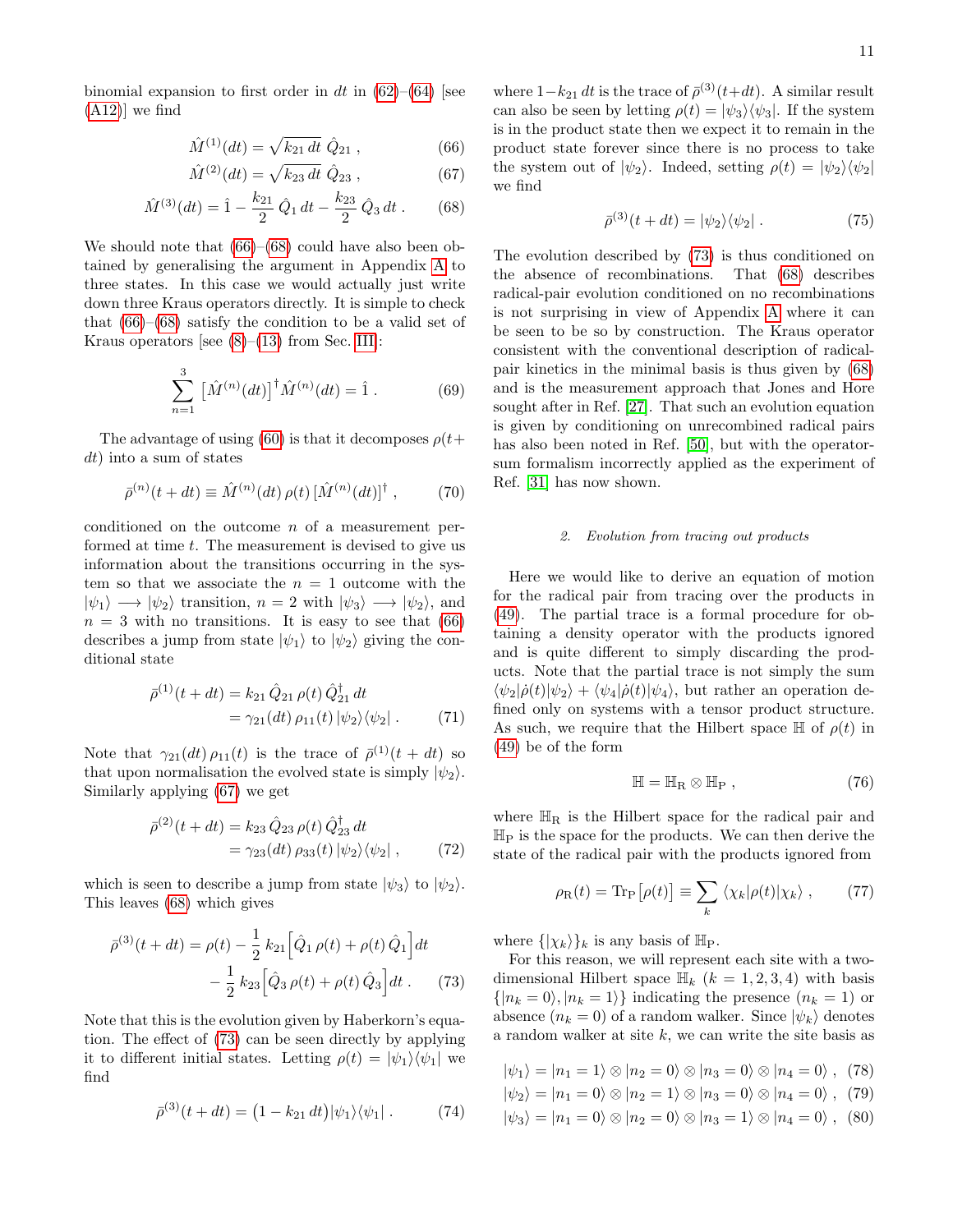$$
|\psi_4\rangle = |n_1 = 0\rangle \otimes |n_2 = 0\rangle \otimes |n_3 = 0\rangle \otimes |n_4 = 1\rangle. (81)
$$

This method of defining sites can be viewed as defining a four-mode state in quantum optics with each mode containing at most one photon (or equivalently a four-mode fermionic state). Note that this expresses  $\mathbb H$  in the form of [\(76\)](#page-10-5) with

$$
\mathbb{H}_{\mathrm{R}} = \mathbb{H}_1 \otimes \mathbb{H}_3 , \quad \mathbb{H}_{\mathrm{P}} = \mathbb{H}_2 \otimes \mathbb{H}_4 . \tag{82}
$$

It will be convenient to introduce a short-hand notation in which the tensor product is omitted. In general, we will write

$$
|n_j, n_k\rangle \equiv |n_j\rangle \otimes |n_k\rangle . \tag{83}
$$

The partial trace of [\(49\)](#page-7-6) over sites 2 and 4 is then given by

 $\dot{\rho}_{\rm R}(t)$ 

<span id="page-11-4"></span>
$$
= \sum_{m=0}^{1} \sum_{m'=0}^{1} \langle n_2 = m, n_4 = m' | \dot{\rho}(t) | n_2 = m, n_4 = m' \rangle
$$
\n(84)

<span id="page-11-1"></span>
$$
= \langle n_2 = 0, n_4 = 0 | \dot{\rho}(t) | n_2 = 0, n_4 = 0 \rangle
$$
  
+  $\langle n_2 = 0, n_4 = 1 | \dot{\rho}(t) | n_2 = 0, n_4 = 1 \rangle$   
+  $\langle n_2 = 1, n_4 = 0 | \dot{\rho}(t) | n_2 = 1, n_4 = 0 \rangle$ . (85)

<span id="page-11-5"></span>We have noted the expectation of  $\dot{\rho}(t)$  with respect to the state  $|n_2 = 1, n_4 = 1\rangle$  is identically zero since there can be at most one particle (or walker) in the system. The calculation of [\(85\)](#page-11-1) is a little bit involved so we leave the details to Appendix [B.](#page-18-0) The result is however simple to state. Noting that  $\rho_R$  now refers only to  $\{|n_1, n_3\rangle\}_{n_1, n_3}$ , we will simply denote a state with  $n_1 = 0$  and  $n_3 = 1$  as  $|0, 1\rangle$  and write

$$
\dot{\rho}_{R}(t) = \tilde{\mathcal{L}}_{QW} \rho_{R}(t) \equiv \left[k_{21} \rho_{11}(t) + k_{43} \rho_{33}(t)\right] |0,0\rangle\langle0,0| - k_{43} \rho_{33}(t) |0,1\rangle\langle0,1| - k_{21} \rho_{11}(t) |1,0\rangle\langle1,0| - \frac{1}{2} (k_{21} + k_{43}) \rho_{13}(t) |1,0\rangle\langle0,1| - \frac{1}{2} (k_{21} + k_{43}) \rho_{31}(t) |0,1\rangle\langle1,0|.
$$
\n(86)

As before, this equation is perhaps easier to read from its matrix representation, given by

$$
\dot{\rho}_{\mathcal{R}} = \begin{pmatrix} k_{21} \rho_{11} + k_{23} \rho_{33} & 0 & 0 \\ 0 & -k_{23} \rho_{33} & -\frac{1}{2} (k_{21} + k_{23}) \rho_{31} \\ 0 & -\frac{1}{2} (k_{21} + k_{23}) \rho_{13} & -k_{21} \rho_{11} \end{pmatrix} \equiv \begin{pmatrix} \langle 0, 0 | \dot{\rho}_{\mathcal{R}} | 0, 0 \rangle & \langle 0, 0 | \dot{\rho}_{\mathcal{R}} | 0, 1 \rangle & \langle 0, 0 | \dot{\rho}_{\mathcal{R}} | 1, 0 \rangle \\ \langle 0, 1 | \dot{\rho}_{\mathcal{R}} | 0, 0 \rangle & \langle 0, 1 | \dot{\rho}_{\mathcal{R}} | 0, 1 \rangle & \langle 1, 0 | \dot{\rho}_{\mathcal{R}} | 1, 0 \rangle \\ \langle 1, 0 | \dot{\rho}_{\mathcal{R}} | 0, 0 \rangle & \langle 1, 0 | \dot{\rho}_{\mathcal{R}} | 0, 1 \rangle & \langle 1, 0 | \dot{\rho}_{\mathcal{R}} | 1, 0 \rangle \end{pmatrix} . \tag{87}
$$

This gives the correct rates for dephasing and population transfer for the radical pair except now we have one additional state,  $|0, 0\rangle$ , whose effect is to drain the populations out of  $|0, 1\rangle$  and  $|1, 0\rangle$ . It would be tempting to compare the dynamics given by [\(87\)](#page-11-2) to the graph of Fig. [4](#page-9-0) <span id="page-11-3"></span><span id="page-11-2"></span>and define  $|S\rangle \equiv |0,1\rangle$ ,  $|T\rangle \equiv |1,0\rangle$ , and  $|P\rangle \equiv |0,0\rangle$ . However, the partial trace does not correspond to this identification, because as we have just shown above, the evolution defined by Fig. [4](#page-9-0) is given by [\(59\)](#page-9-1) [or equivalently by  $(60)$ – $(68)$ ] which has the matrix representation

$$
\dot{\rho} = \begin{pmatrix} k_{21} \rho_{11} + k_{23} \rho_{33} & -\frac{1}{2} k_{23} \rho_{23} & -\frac{1}{2} k_{21} \rho_{21} \\ -\frac{1}{2} k_{23} \rho_{32} & -k_{23} \rho_{33} & -\frac{1}{2} (k_{21} + k_{23}) \rho_{31} \\ -\frac{1}{2} k_{21} \rho_{12} & -\frac{1}{2} (k_{21} + k_{23}) \rho_{13} & -k_{21} \rho_{11} \end{pmatrix} \equiv \begin{pmatrix} \langle P|\dot{\rho}|P\rangle & \langle P|\dot{\rho}|T\rangle & \langle P|\dot{\rho}|S\rangle \\ \langle T|\dot{\rho}|P\rangle & \langle T|\dot{\rho}|S\rangle & \langle T|\dot{\rho}|S\rangle \\ \langle S|\dot{\rho}|P\rangle & \langle S|\dot{\rho}|T\rangle & \langle S|\dot{\rho}|S\rangle \end{pmatrix} . \tag{88}
$$

Note that we have used [\(43\)](#page-7-1) and [\(57\)](#page-9-5) and reordered the matrix elements for ease of comparison with [\(87\)](#page-11-2). The difference between [\(87\)](#page-11-2) and [\(88\)](#page-11-0) is clear. Equation [\(88\)](#page-11-0) has coherences between the product and radical-pair <span id="page-11-0"></span>states whereas [\(87\)](#page-11-2) does not. The two matrices do not even refer to the same basis—we are correct to equate  $|1, 0\rangle$  to  $|S\rangle$ , and  $|0, 1\rangle$  to  $|T\rangle$  in [\(87\)](#page-11-2), but we would be mistaken to identify  $|0,0\rangle$  with  $|P\rangle$ . The reason is because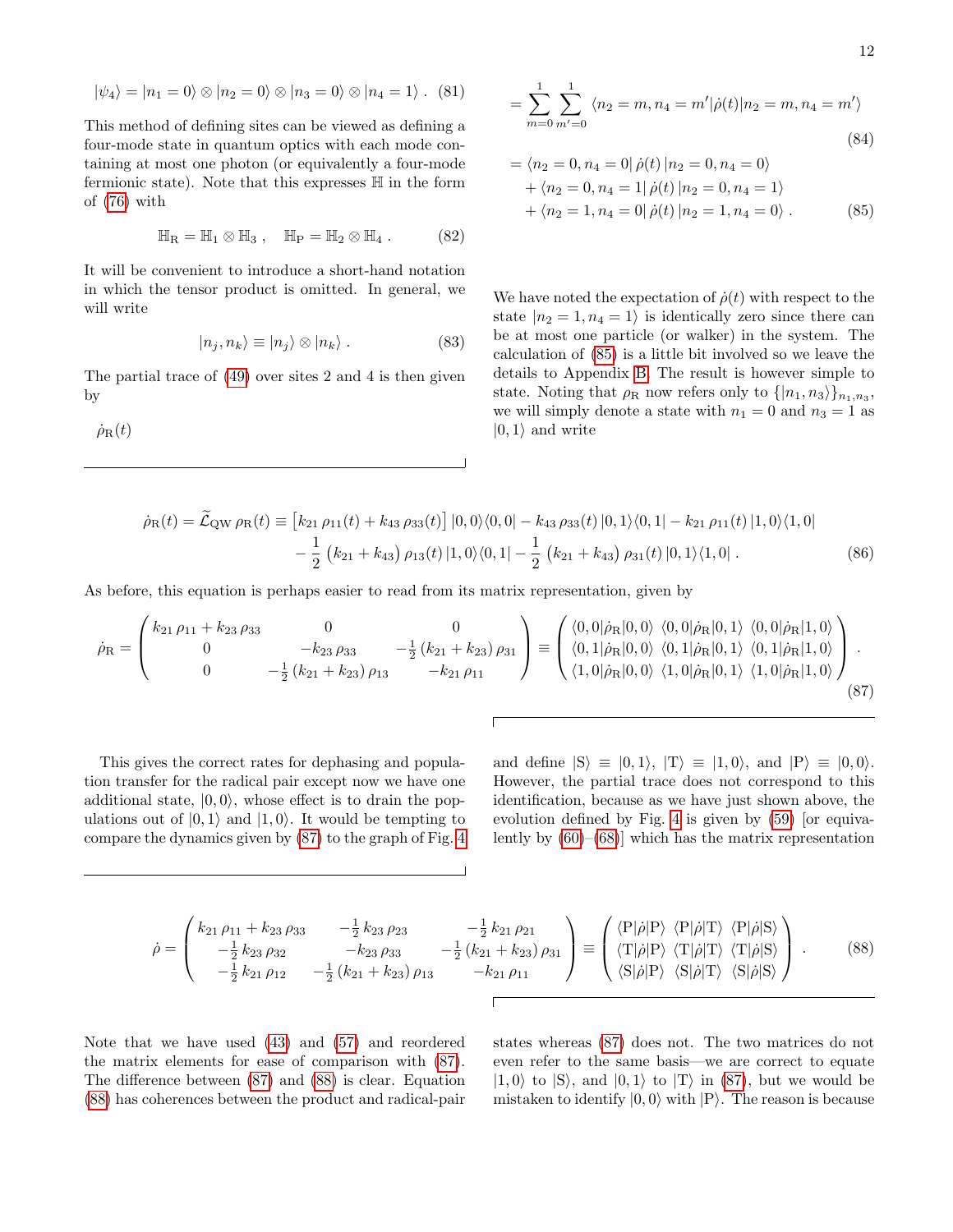

<span id="page-12-1"></span>Fig. 5: Depiction of the different approaches to the radical-pair reaction operator based on what states are included in the model. Each box is colour coded in accordance to the colour coding of Figs. [3](#page-7-3) and [4.](#page-9-0) Each site will have either a filled dot or an unfilled dot, representing respectively the presence or absence of the random walker. (a) The conventional/Haberkorn model with the reaction operator referring to only the singlet and triplet states of the radical pair. This does not preserve the norm of  $\rho(t)$  and can be derived from (b) by discarding  $|P_S\rangle$  and  $|P_T\rangle$ . (b) Including the reaction products in the reaction operator so that  $\rho(t)$  is normalised at all times. (c) The partial-trace method which expresses our ignorance of the products. This gives rise to a state in which the radical pair is neither the singlet nor triplet. We represent the ignorance of products by question marks at the product sites.

 $|0, 0\rangle$  conveys no other information except the absence of the random walker from sites one and three. It does not say where the walker is. Thus  $|0, 0\rangle$  should be regarded as a radical-pair state because it gives us only information about the radical pair, namely that it is in neither the singlet nor triplet state, consistent with the fact that we have traced over the products in [\(88\)](#page-11-0). In contrast,  $|P\rangle$  says exactly which site the random walker is at. It is represented by a node on the graph in Fig. [4](#page-9-0) whereas  $|0, 0\rangle$  is not. For notational consistency we will write

$$
|N\rangle \equiv |0,0\rangle ,\qquad (89)
$$

where N may stand for "neither", "none", or "null". This distincition between  $|0, 0\rangle$  and  $|P\rangle$  is an important and interesting one because it suggests that  $|N\rangle$ is another radical-pair state that we should consider and therefore extend the minimal basis from  $\{|S\rangle, |T\rangle\}$ to  $\{|S\rangle, |T\rangle, |N\rangle\}$ . Previous treatments on the radicalpair reaction operator have been to use either a tracedecreasing  $\rho(t)$  without products, or a trace-preserving  $\rho(t)$  with products. The partial trace has the advantage that it is both trace-preserving and excludes the

products. It achieves this by regarding  $|N\rangle$  as just another radical-pair state which has not been considered (or taken seriously) before. We summarise the previous approaches to radical-pair kinetics alongside the partialtrace method schematically in Fig. [5.](#page-12-1)

Finally, we make a couple of observations of the model defined by  $(86)$  and  $(87)$ :

<span id="page-12-0"></span>1. We first note some similarities and differences between the partial-trace approach and the conventional Haberkorn model. The two models are essentially equivalent in that the former description uses a  $3 \times 3$  matrix with unit trace, whereas the latter uses a  $2 \times 2$  matrix plus one scalar equation:

$$
\rho_{\rm{SS}}(t) + \rho_{\rm{TT}}(t) = -k_{\rm{S}} \int_0^t dt' \rho_{\rm{SS}}(t') - k_{\rm{T}} \int_0^t dt' \rho_{\rm{TT}}(t') .
$$
\n(90)

<span id="page-12-2"></span>We have used [\(51\)](#page-8-1) to express the product populations on the right-hand side in terms of  $\rho_{SS}(t)$  and  $\rho_{TT}(t)$ . However, the right-hand side of [\(90\)](#page-12-2) explicitly refers to product populations whereas the trace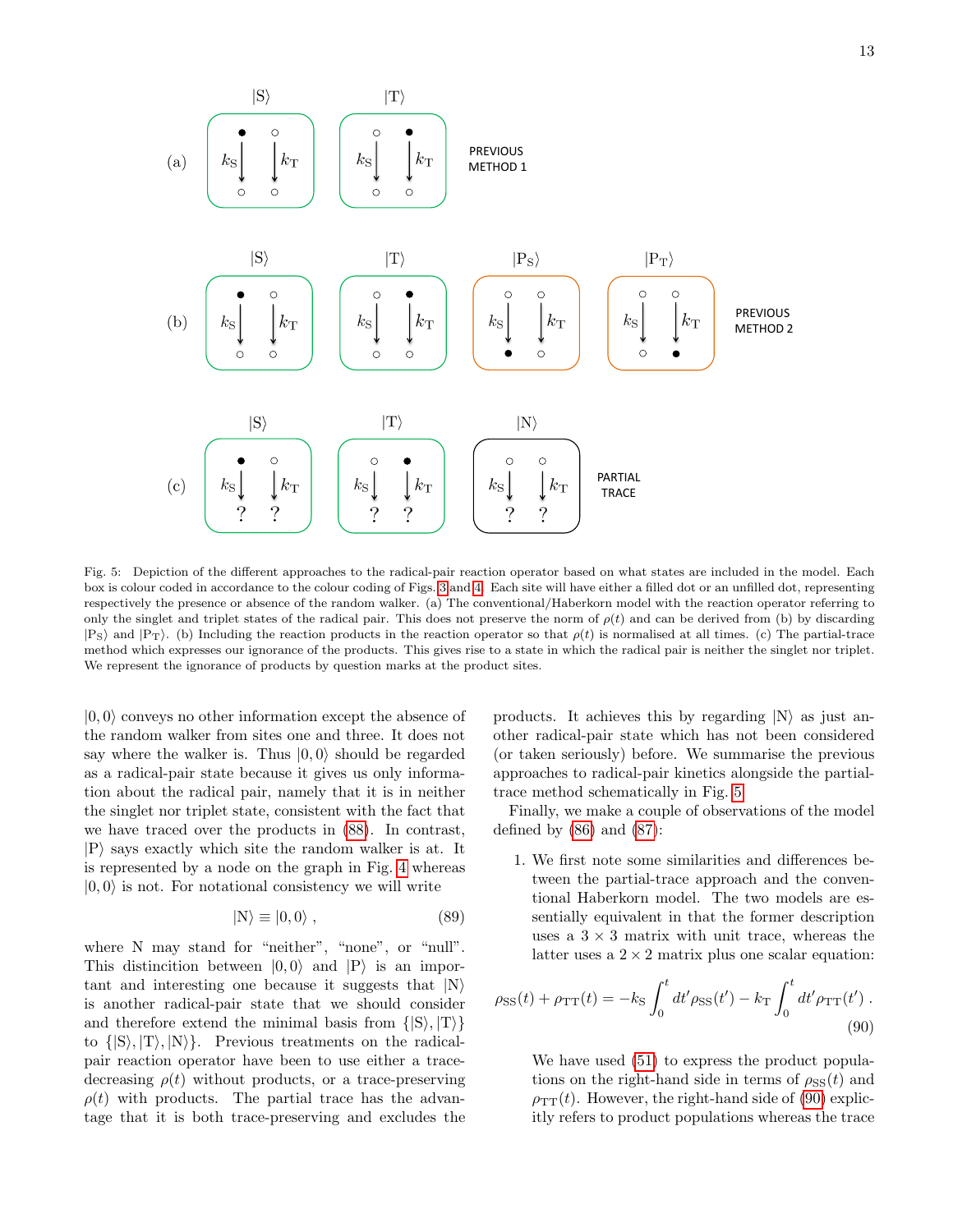of  $\rho_R$  does not. This is because  $|N\rangle$  is a radical-pair state so that  $Tr[\rho_R]$  is interpreted as the probability of finding the radical pair to be either a singlet, triplet, or neither. Equation [\(90\)](#page-12-2) provides more detail by saying the probability of finding the system in either the singlet, triplet, singlet product, or triplet product states must be one. Naturally, the probability of not being in the singlet or triplet state must be equal to the probability of being in the product states.

2. We mentioned that the random walk of Fig. [4](#page-9-0) is not the same as the partial trace because [\(87\)](#page-11-2) and [\(88\)](#page-11-0) are not equivalent. However, if we note that coherences between the radical pair and products in [\(88\)](#page-11-0) are decoupled from the rest of the matrix, then the random walk of Fig. [4](#page-9-0) can be used to simulate the partial trace by first defining  $|\psi_1\rangle = |S\rangle$ ,  $|\psi_2\rangle = |N\rangle$ , and  $|\psi_3\rangle = |T\rangle$ , and then setting  $\langle \psi_1|\rho(t)|\psi_2\rangle = \langle \psi_3|\rho(t)|\psi_2\rangle = 0$  in the end. This defines the partial trace over products in terms of a random walk.

### <span id="page-13-0"></span>V. EXTENSION TO MORE GENERAL CASES

Not all processes in a chemical reaction can be represented by amplitude damping. In this section we consider reactions where coherent oscillations and additional dephasing can occur. This is the case with the radicalpair reaction where magnetic interactions give rise to coherent oscillations between the singlet and triplet states. It should be clear that  $(46)$ – $(48)$  can be generalised to any concatenation of maps describing amplitude damping, dephasing, or unitary evolution. More precisely, a graph defined by

$$
\mathcal{K} \equiv \left(\mathcal{U}_{gh} \cdots \mathcal{U}_{cd} \mathcal{U}_{ab}\right) \left(\mathcal{V}_{xy} \cdots \mathcal{V}_{rs} \mathcal{V}_{pq}\right) \times \left(\mathcal{M}_{mn} \cdots \mathcal{M}_{kl} \mathcal{M}_{ij}\right) ,\qquad (91)
$$

can be written as  $\mathcal{K}(t) = \exp(\mathcal{G} t)$  with

$$
\mathcal{G} = (\mathcal{R}_{gh} + \dots + \mathcal{R}_{cd} + \mathcal{R}_{ab}) + (\mathcal{S}_{xy} + \dots + \mathcal{S}_{rs} + \mathcal{S}_{pq})
$$
  
+  $(\mathcal{L}_{mn} + \dots + \mathcal{L}_{kl} + \mathcal{L}_{ij}).$  (92)

We have omitted the time argument in [\(91\)](#page-13-1) for clarity and used [\(32\)](#page-6-5), [\(33\)](#page-6-6), [\(38\)](#page-6-7), and [\(39\)](#page-6-8) to obtain [\(92\)](#page-13-2).

### A. Application to experiment

The experiment of Sec. IIB2 is an example where a model in the form of [\(91\)](#page-13-1) and [\(92\)](#page-13-2) would be directly applicable. Recall from Sec. [II B 2](#page-3-3) that the measured dephasing rate does not correspond to the dephasing caused



<span id="page-13-3"></span>Fig. 6: A quantum walk involving all three processes described in Sec. [III.](#page-3-0) Coherent evolution is represented by a green two-way arrow and parameterised by  $\zeta_{31}$  (recall that the actual rate of oscillation is given by  $\alpha_{31}$ ). This models the effect of the magnetic interactions such as the Zeeman or hyperfine. Any extra dephasing (i.e. not caused by recombination) can be effectively described by the dephasing map. If applied to the experiment of Ref. [\[31\]](#page-20-13) this would model the g-anisotropy for one of the radicals.

by the recombination processes alone. Although the experiment minimises as many decoherent processes as possible not all such processes can be made negligible. We therefore include an additional source of dephasing in our model. This gives the resultant graph in Fig. [6](#page-13-3) whose time evolution can be described by the map

$$
\mathcal{K}_{\rm QW}(dt) = \mathcal{V}_{31}(dt) \mathcal{U}_{31}(dt) \mathcal{M}_{43}(dt) \mathcal{M}_{21}(dt) \ . \tag{93}
$$

Applying [\(91\)](#page-13-1) and [\(92\)](#page-13-2) gives the reaction operator:

$$
\mathcal{G}_{\text{QW}}\,\rho(t) = -i\big[\hat{H}_{31}, \rho(t)\big] \n+ k_{21}\bigg[\hat{Q}_{21}\,\rho(t)\,\hat{Q}_{21}^{\dagger} - \frac{1}{2}\,\hat{Q}_{1}\,\rho(t) - \frac{1}{2}\,\rho(t)\,\hat{Q}_{1}\bigg] \n+ k_{43}\bigg[\hat{Q}_{43}\,\rho(t)\,\hat{Q}_{43}^{\dagger} - \frac{1}{2}\,\hat{Q}_{3}\,\rho(t) - \frac{1}{2}\,\rho(t)\,\hat{Q}_{3}\bigg] \n+ q_{31}\bigg[\hat{Q}_{1}\,\rho(t)\,\hat{Q}_{1} - \frac{1}{2}\,\hat{Q}_{1}\,\rho(t) - \frac{1}{2}\,\rho(t)\,\hat{Q}_{1}\bigg].
$$
\n(94)

<span id="page-13-4"></span><span id="page-13-2"></span><span id="page-13-1"></span>The last line in [\(94\)](#page-13-4) models any additional dephasing occurring on top of the recombination without contributing to population transfer (recall Sec. [III B\)](#page-5-11). Maeda and coworkers have suggested such a process [\[31\]](#page-20-13). An orderof-magnitude estimate suggests the additional dephasing observed in their experiment can be accounted for by the anisotropy associated with the electron gyromagnetic ratio for one of the radicals (also referred to as g-anisotropy in electron paramagnetic resonance) [\[31\]](#page-20-13). Their orderof-magnitude estimate for the rate of dephasing due to g-anisotropy could in principle be used in  $(94)$  for  $q_{31}$ . We will study of the effect of a nonzero  $q_{31}$  in a sequel paper where a toy model is used to simulate radical-pair reactions in plant cryptochromes [\[51\]](#page-20-35). However, there we allow  $q_{31}$  to be a free parameter so the dependece of the reaction kinetics on additional dephasing can be seen [\[52\]](#page-20-36).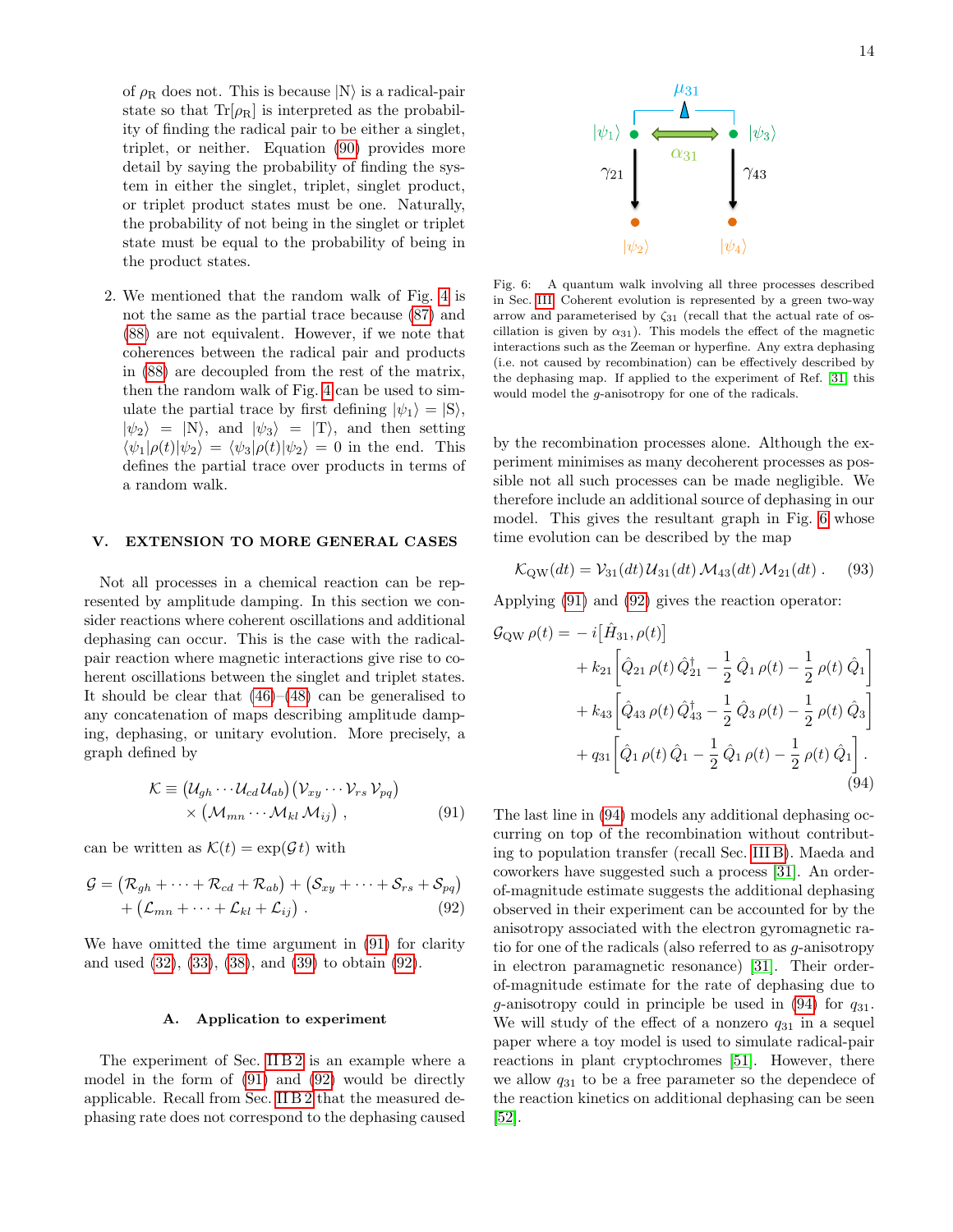We noted earlier in Sec. [III A](#page-4-5) that the order of subscripts in the amplitude damping map is important as this determines the direction of the process. This is also the case for the dephasing map and is obviously true from [\(32\)](#page-6-5) as its generator is determined solely by the projector corresponding to the first index (counting from right to left). If we include products into our reaction operator then the form of [\(32\)](#page-6-5) will not only affect the singlet-triplet coherence of the radical pair, but also the coherences between the radical pair and products. The ordering of the indices then determines which coherences between the radical-pair and product are affected. Take the four-state graph in Fig. [6](#page-13-3) for example, the contribution to the reaction operator given by  $\mathcal{V}_{31}(dt)$  is

$$
S_{31}(q_{31})\rho
$$
\n
$$
= \begin{pmatrix}\n0 & -\frac{1}{2} q_{31} \rho_{12} - \frac{1}{2} q_{31} \rho_{13} - \frac{1}{2} q_{31} \rho_{14} \\
-\frac{1}{2} q_{31} \rho_{21} & 0 & 0 & 0 \\
-\frac{1}{2} q_{31} \rho_{31} & 0 & 0 & 0 \\
-\frac{1}{2} q_{31} \rho_{41} & 0 & 0 & 0\n\end{pmatrix},
$$
\n(95)

whereas the contribution from  $\mathcal{V}_{13}(dt)$  is

$$
S_{13}(q_{13}) \rho
$$
  
= 
$$
\begin{pmatrix} 0 & 0 & -\frac{1}{2} q_{13} \rho_{13} & 0 \\ 0 & 0 & -\frac{1}{2} q_{13} \rho_{23} & 0 \\ -\frac{1}{2} q_{13} \rho_{31} & -\frac{1}{2} q_{13} \rho_{32} & 0 & -\frac{1}{2} q_{13} \rho_{34} \\ 0 & 0 & -\frac{1}{2} q_{13} \rho_{43} & 0 \end{pmatrix}.
$$
 (96)

Note that we have explicitly written out the dependence on the dephasing rate in the generators to be clear. This therefore raises the question as to whether a dephasing map with a particular ordering of indices should be preferred over another, e.g.  $\mathcal{V}_{31}(dt)$  as opposed to  $\mathcal{V}_{13}(dt)$  in [\(94\)](#page-13-4). It turns out that this asymmetry is usually not a problem for describing radical-pair reactions because the radical pair is usually created in either the singlet or the triplet state. More generally, the asymmetry in the dephasing map is irrelevant for any initially mixed state of the form

$$
\rho(0) = \sum_{k=1}^{N} \varrho_k |\psi_k\rangle\langle\psi_k|.
$$
 (97)

This is the case with the experiment of Sec. [II B 2](#page-3-3) where the radical pair begins in the singlet state, which corre-sponds to [\(97\)](#page-14-0) with  $N = 4$ ,  $\wp_1 = 1$ , and  $\wp_2 = \wp_3 =$  $\wp_4 = 0$ . This of course assumes that there are no other processes present which create coherences between the radical pair and products. We comment further on the asymmetry of the dephasing map and its use in deriving reaction operators below [\[56\]](#page-20-37).



<span id="page-14-1"></span>Fig. 7: We represent two applications of the dephasing map by using multiple triangles with a single line. This gives an overall map that is symmetric in the decoherence rates when the rates for each direction are set equal. This is also the Kominis model with the dephasing rates replaced by the recombination rates.

### B. Variant models

### 1. Symmetric dephasing

<span id="page-14-2"></span>If one insists that a symmetric dephasing model be used then this can be accomplished by two applications of the dephasing map. We represent such an operation by Fig. [7.](#page-14-1) Since we associate an upwards-pointing triangle with the map  $\mathcal{V}_{31}(q_{31}; dt)$  it makes sense to use a downwards-pointing triangle for  $\mathcal{V}_{13}(q_{13}; dt)$ . We thus define the "direction" of dephasing by the direction in which the triangle points. A symmetric dephasing map may then be defined by

$$
\mathcal{W}_{31}(q;dt) \equiv \mathcal{V}_{31}(q_{31} := q;dt) \mathcal{V}_{13}(q_{13} := q;dt).
$$
 (98)

The generator corresponding to this is simply given by the sum of [\(95\)](#page-14-2) and [\(96\)](#page-14-3) with  $q_{31} = q_{13} \equiv q$ :

<span id="page-14-3"></span>
$$
\mathcal{X}_{31}(q) \rho \equiv \left[ \mathcal{S}_{13}(q) + \mathcal{S}_{31}(q) \right] \rho
$$
  
= 
$$
\begin{pmatrix} 0 & -\frac{1}{2} q \rho_{12} & -q \rho_{13} & -\frac{1}{2} q \rho_{14} \\ -\frac{1}{2} q \rho_{21} & 0 & -\frac{1}{2} q \rho_{23} & 0 \\ -q \rho_{31} & -\frac{1}{2} q \rho_{32} & 0 & -\frac{1}{2} q \rho_{34} \\ -\frac{1}{2} q \rho_{41} & 0 & -\frac{1}{2} q \rho_{43} & 0 \end{pmatrix}.
$$
 (99)

We can also provide a model of dephasing in which only the radical pair is referred to by using the partial trace defined earlier in Sec. [IV B 2.](#page-10-0) Since the partial trace of a sum is the sum of partial traces we can simply take the partial trace of [\(99\)](#page-14-4) and add it to the generator for other processes. We can use exactly the same procedure as before to calculate the partial trace of [\(99\)](#page-14-4) but it should be intuitive that the result is given by

<span id="page-14-5"></span><span id="page-14-4"></span>
$$
\dot{\rho}_{\rm R} = \begin{pmatrix} 0 & 0 & 0 \\ 0 & 0 & -q \rho_{31} \\ 0 & -q \rho_{13} & 0 \end{pmatrix} , \qquad (100)
$$

<span id="page-14-0"></span>where [\(100\)](#page-14-5) is expressed in the  $\{|n_1, n_3\rangle\}_{n_1,n_3}$  basis and the ordering of the matrix elements is the same as [\(87\)](#page-11-2). Adding [\(100\)](#page-14-5) to [\(87\)](#page-11-2) thus gives a model for the recombination process with added dephasing in the radical-pair basis  $\{|S\rangle, |T\rangle, |N\rangle\}.$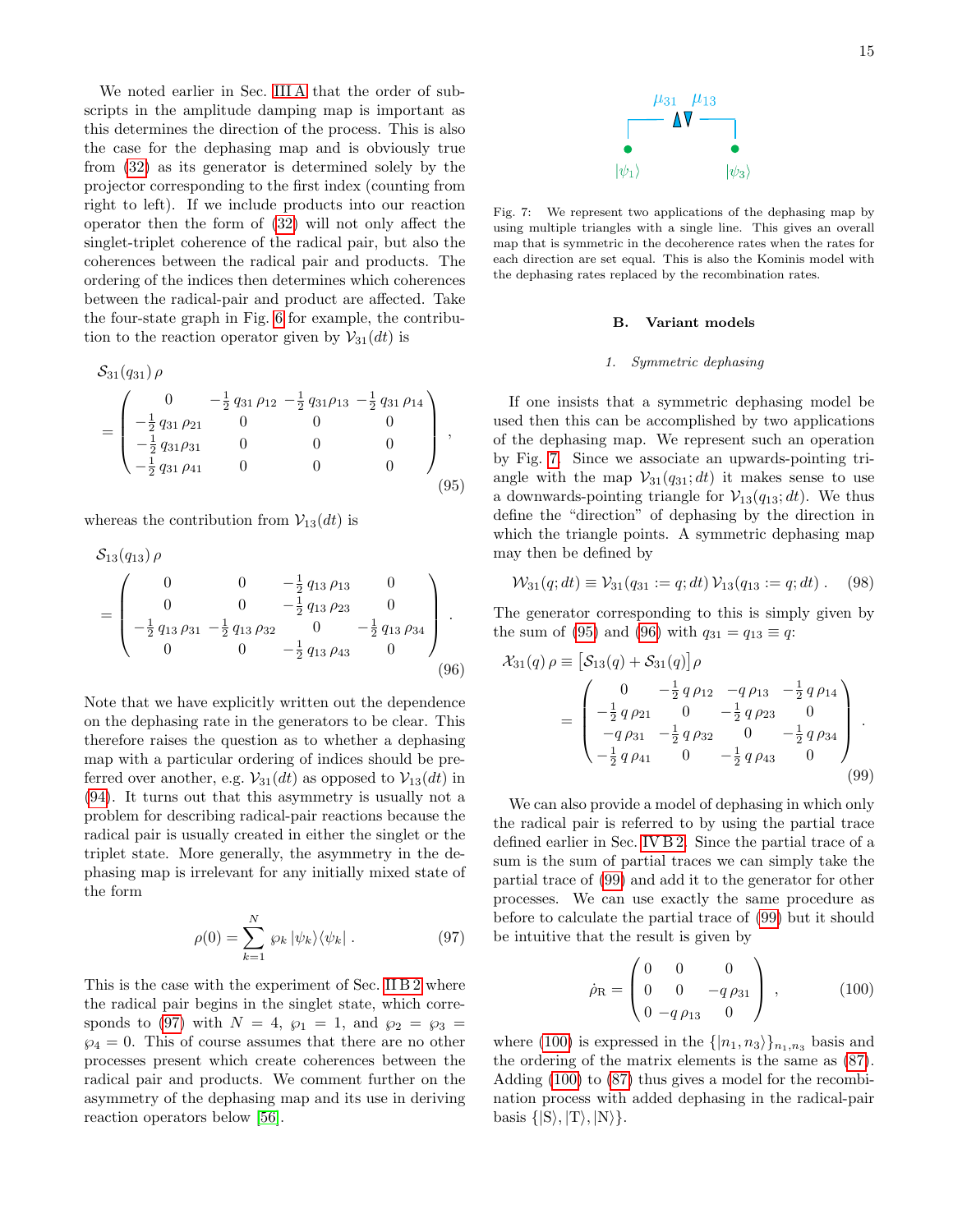### 2. Relation to Kominis's reaction operator

This asymmetry in the dephasing map can be used to obtain Kominis's model operationally. Recall from Sec. [II B 1](#page-2-6) that his reaction operator is given by  $(4)$ and is trace-preserving, with the radical-pair population evolved using a separate equation, given by [\(5\)](#page-3-4). This model can be seen as two applications of the dephasing map in opposite directions:

$$
\rho(t + dt) = \mathcal{V}_{31}(q_{31} := k_{\rm S}; dt) \mathcal{V}_{13}(q_{13} := k_{\rm T}; dt) \rho(t) \tag{101}
$$

Using [\(43\)](#page-7-1) this is equivalent to

$$
\frac{d\rho}{dt} = S_{31}(q_{31} := k_{\rm S}) S_{13}(q_{13} := k_{\rm T}) \rho(t)
$$
  
=  $k_{\rm S} \left[ \hat{Q}_{\rm S} \rho(t) \hat{Q}_{\rm S} - \frac{1}{2} \hat{Q}_{\rm S} \rho(t) - \frac{1}{2} \rho(t) \hat{Q}_{\rm S} \right]$   
+  $k_{\rm T} \left[ \hat{Q}_{\rm T} \rho(t) \hat{Q}_{\rm T} - \frac{1}{2} \hat{Q}_{\rm T} \rho(t) - \frac{1}{2} \rho(t) \hat{Q}_{\rm T} \right]$   
=  $\mathcal{L}_{\rm K} \rho(t)$ . (102)

We can now understand why Kominis had to introduce an ad hoc method for describing population loss in the radical-pair reaction, namely that [\(102\)](#page-15-1) only describes the loss of coherences. Of course we have not analysed the physics of Kominis's model. All we have done is to point out that whatever physics and assumptions go into Kominis's model, they amount to dephasing for the radical pair. This should be compared with the quantumwalk model used here in which the radical-pair dephasing is seen explicitly as a consequence of the decay out of  $|\psi_1\rangle$ and  $|\psi_3\rangle$  to products. If we want to describe population loss in the minimal basis  $\{ |S\rangle, |T\rangle \}$  then it makes more sense to use the conventional model given by  $\mathcal{L}_{H}\rho$  (or equivalently  $\mathcal{L}_{QW}\rho$ . We can of course also tack on  $\mathcal{L}_{H}\rho$ to [\(102\)](#page-15-1) to arrive at a model where there is population loss and additional dephasing in the minimal basis:

$$
\frac{d\rho}{dt} = (\mathcal{L}_{\rm K} + \mathcal{L}_{\rm H}) \rho(t) \,. \tag{103}
$$

The graph corresponding to Kominis's model is also given by Fig. [7](#page-14-1) when the dephasing rates are set equal to the recombination rates.

# <span id="page-15-0"></span>VI. SUMMARY AND DISCUSSION

We have shown that quantum walks provide the same level of treatment for coherent chemical kinetics as rateequation models do for classical chemical kinetics by applying it to the radical-pair reaction of the avian compass. However the quantum walk considered here is not

the same as those in the quantum-walk literature where an additional system degree of freedom is used as a coin [\[40,](#page-20-22) [41\]](#page-20-23). The simplicity of our approach lies in the decomposition a multisite reaction into two-site processes. If multiple processes occur between two sites then we can also consider these processes separately. This gives a systematic method of deriving reaction operators. The breakdown into two-site processes also makes our approach less prone to modelling errors since two-site processes are much simpler to study—they are in fact well known in quantum information theory. As we saw in Sec. [IV](#page-7-0) this allowed us to obtain a recombination dephasing rate for the standard radical-pair reaction which is consistent with experiments. This follows a similar line of thought as the Jones–Hore work except they attempted a derivation "in one go". Section [IV](#page-7-0) can also be seen as a derivation of the Haberkorn reaction operator using a theory of coherent chemical kinetics as argued. We have also shown how the partial trace can be used to obtain a model where the products are ignored but still preserves the normalisation of the radical-pair state. This gives rise to a third state that has not been mentioned before in the radical-pair literature and can be seen as a half-way approach to the existing models (see Fig. [5\)](#page-12-1). We have also considered more general reactions in Sec. [V](#page-13-0) where a model corresponding to the experiment of Ref. [\[31\]](#page-20-13) was introduced. We also considered variant forms of dephasing and discussed its relevance to the Kominis model.

<span id="page-15-1"></span>Due to space we have not provided the details of how additional dephasing like the one in the model of [\(94\)](#page-13-4) will affect a coherent reaction. The effect of such decoherent processes will ultimately depend on the actual values of the intermediate transition rates. In a sequel paper we further illustrate the use of quantum walks by simulating a toy model for a radical-pair reaction in plant cryptochromes where order-of-magnitude estimates for the intermediate transition rates are available [\[51\]](#page-20-35). However, instead of using a particular value of dephasing, we will vary the dephasing parameter over its full range so as to study the deviation of a maximally coherent reaction from one that is fully classical. For this purpose we use a well-known quantity called the hitting time from quantum walks as a measure of the quantumness of the reaction. This measures how quickly the reaction occurs as a function of the coherences in the reaction. Our sequel paper thus shows how the "full" machinery of quantum walks can be applied, not just the idea of composing maps presented in this paper. Such an application of coherent chemical kinetics can then be used to argue if a quantum description for the reaction being studied is necessary, or if simple classical rate equations will do.

Aside from the Jones–Hore work, the open-systems approach due to Tiersch and coworkers [\[29\]](#page-20-38) also deserves some comment. There is a sense in which our paper is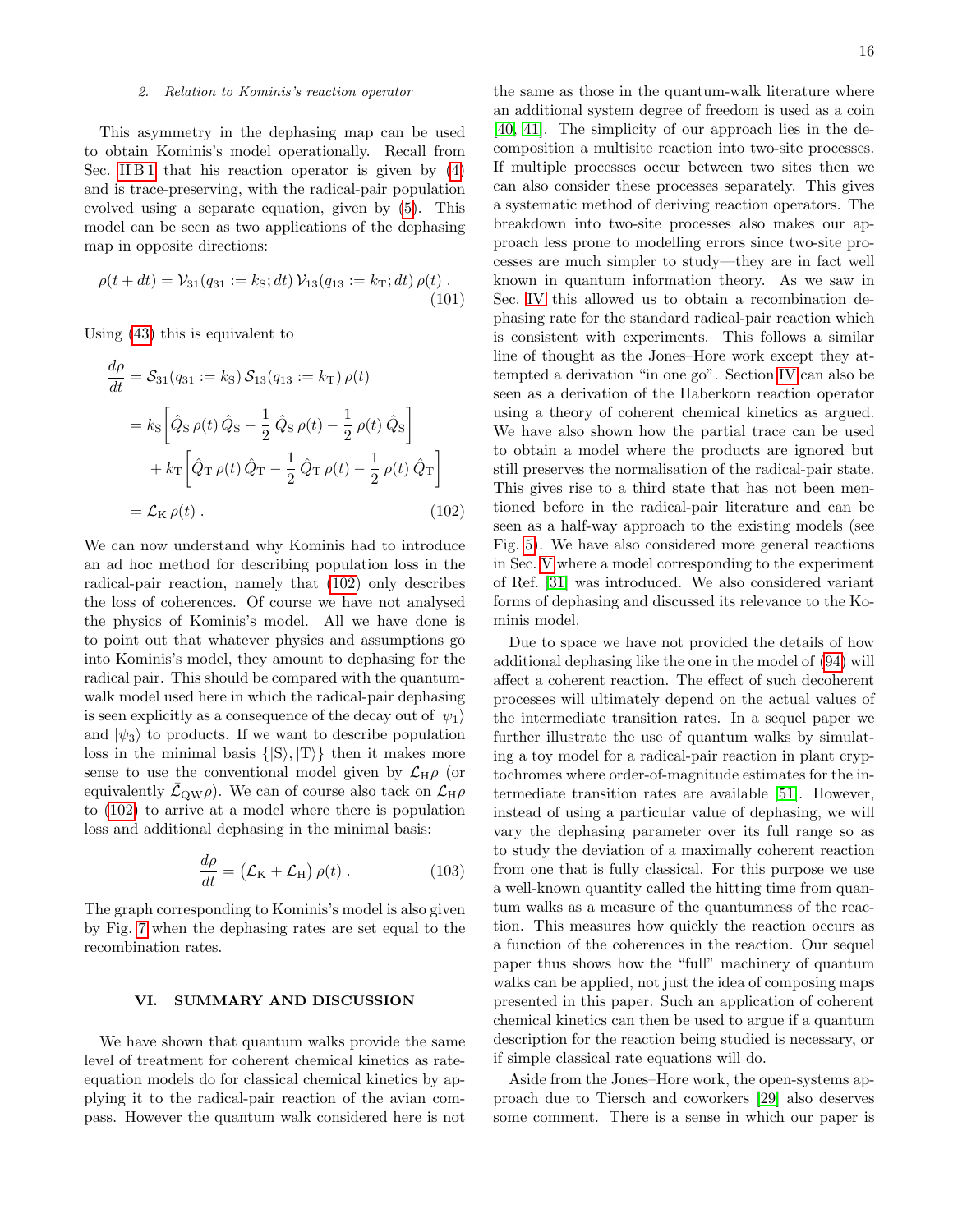similar to their's and a sense in which it is the complete opposite. Our work is similar to Ref. [\[29\]](#page-20-38) in that Tiersch and colleagues also use maps to describe different sorts of evolution for the system (i.e. the radical pair). Once the physics is seen clearly the system evolution is then described by a master equation, derived by converting the maps into differential form. However, whereas our goal is to establish the systematic use of maps for deriving reaction operators because of their operational nature, Tiersch and others use maps to suggest what underlying physics might give rise to known reaction operators. More precisely, Tiersch and colleagues treat the radical pair as an open system and ask what sort of systemenvironment interactions can give rise to sensible reaction operators. Their maps are thus different to our's in that their's act on the joint space of the system plus environment. In contrast, our maps act directly on the system alone. One can therefore say that our work and Ref. [\[29\]](#page-20-38) are similar in methodology due to the simplicity of maps, but quite different in spirit.

### VII. ACKNOWLEDGEMENT

We would like to thank Vlatko Vedral for useful discussions. TP acknowledges support from the Start-Up grant of the Nanyang Technological University and Ministry of Education grant number RG127/14. AC, PK, and DK acknowledge support from the National Research Foundation and Ministry of Education in Singapore. Work by LP was supported by the Polish Ministry of Science and Higher Education under the project number IP2012 051272.

### Appendices

### <span id="page-16-0"></span>Appendix A: Amplitude-damping Kraus map

### 1. Operator-sum form

For ease of reference we repeat the amplitude-damping map here:

$$
\rho(t + \Delta t) = \mathcal{M}_{21} \rho(t)
$$
  
=  $\hat{M}_{21}^{(1)}(\Delta t) \rho(t) [\hat{M}_{21}^{(1)}(\Delta t)]^{\dagger}$   
+  $\hat{M}_{21}^{(2)}(\Delta t) \rho(t) [\hat{M}_{21}^{(2)}(\Delta t)]^{\dagger}$ , (A1)

where the two Kraus operators are

<span id="page-16-3"></span><span id="page-16-2"></span><span id="page-16-1"></span>
$$
\hat{M}_{21}^{(1)}(\Delta t) = \sqrt{\gamma_{21}(\Delta t)} \, |\psi_2\rangle\langle\psi_1| \,,\tag{A2}
$$

$$
\hat{M}_{21}^{(2)}(\Delta t) = |\psi_2\rangle\langle\psi_2| + \sqrt{1 - \gamma_{21}(\Delta t)} |\psi_1\rangle\langle\psi_1|.
$$
 (A3)

The forms of  $\hat{M}_{21}^{(1)}(\Delta t)$  and  $\hat{M}_{21}^{(2)}(\Delta t)$  can be understood by first noting that during  $\Delta t$  we either observe a transition or we do not (assuming of course that the system can be probed to give us this information). Considering first the case of observing a transition, the state is then

$$
\rho^{(1)}(t + \Delta t) = \hat{M}_{21}^{(1)}(\Delta t) \,\rho(t) \left[ \hat{M}_{21}^{(1)}(\Delta t) \right]^{\dagger} / \wp_1(\Delta t) \,. \tag{A4}
$$

The probability of observing the transition is simply given by

<span id="page-16-4"></span>
$$
\wp_1(\Delta t) = \gamma_{21}(\Delta t)\rho_{11}(t) , \qquad (A5)
$$

where  $\rho_{jj}(t) = \langle \psi_j | \rho(t) | \psi_j \rangle$  is the probability of finding the system to be in  $|\psi_j\rangle$   $(j = 1, 2)$  at time t. It should be clear directly from the form of  $\hat{M}_{21}^{(1)}(\Delta t)$  that it effects the required conditional change as it is proportional to  $|\psi_2\rangle\langle\psi_1|$ , whose effect is to take a system in state  $|\psi_1\rangle$  to the state  $|\psi_2\rangle$ . The inclusion of  $\sqrt{\gamma_{21}(\Delta t)}$  then allows the correct probability of observing a transition to be found according to the formalism. Note the expression for  $\varphi_1(\Delta t)$  is exactly what one would expect from classical probability theory. Considering now the case when we do not observe a transition, the state is then given by

$$
\rho^{(2)}(t + \Delta t) = \hat{M}_{21}^{(2)}(\Delta t) \,\rho(t) \big[\hat{M}_{21}^{(2)}(\Delta t)\big]^\dagger / \wp_2(\Delta t) \,,
$$
\n(A6)

where

<span id="page-16-5"></span>
$$
\wp_2(\Delta t) = \rho_{22}(t) + [1 - \gamma_{21}(\Delta t)] \rho_{11}(t) , \quad (A7)
$$

is the probability of not observing a transition. These results can be understood by noting that two possible scenarios contribute to a no-transition observation: Either the system is already in state  $|\psi_2\rangle$  at time t, which occurs with probability  $\rho_{22}(t)$ , or it is in state  $|\psi_1\rangle$  but has not yet jumped to  $|\psi_2\rangle$ , which occurs with probability  $[1 - \gamma_{21}(\Delta t)]\rho_{11}(t)$ . The probability of not seeing a transition is therefore the sum of the probabilities for each of these scenarios. That  $\hat{M}_{21}^{(2)}(\Delta t)$  describes a combination of these two scenarios can also be seen from its form, which we can understand by a simple analogy to  $\hat{M}_{21}^{(1)}(\Delta t)$ . Consider first the case where the system is in state  $|\psi_1\rangle$  and remains in  $|\psi_1\rangle$ . Instead of taking  $|\psi_1\rangle$  to  $|\psi_2\rangle$  as in  $\hat{M}^{(1)}(\Delta t)$ , we now take  $|\psi_1\rangle$  to itself. This means that we simply replace the transition operator  $|\psi_2\rangle\langle\psi_1|$  in  $\hat{M}^{(1)}(\Delta t)$  by the projector  $|\psi_1\rangle\langle\psi_1|$ . We would also have to replace the  $\gamma_{21}(\Delta t)$  under the square root in  $\hat{M}^{(1)}(\Delta t)$  by  $1 - \gamma_{21}(\Delta t)$  since now we are concerned with the case where the system stays in  $|\psi_1\rangle$ . Doing so gives us  $\hat{M}^{(2)}(\Delta t) = \sqrt{1 - \gamma_{21}(\Delta t)} |\psi_1\rangle \langle \psi_1|$ , but we know this is not the complete description yet as we have not considered the contribution due to the system being in  $|\psi_2\rangle$  and staying there. If the system is already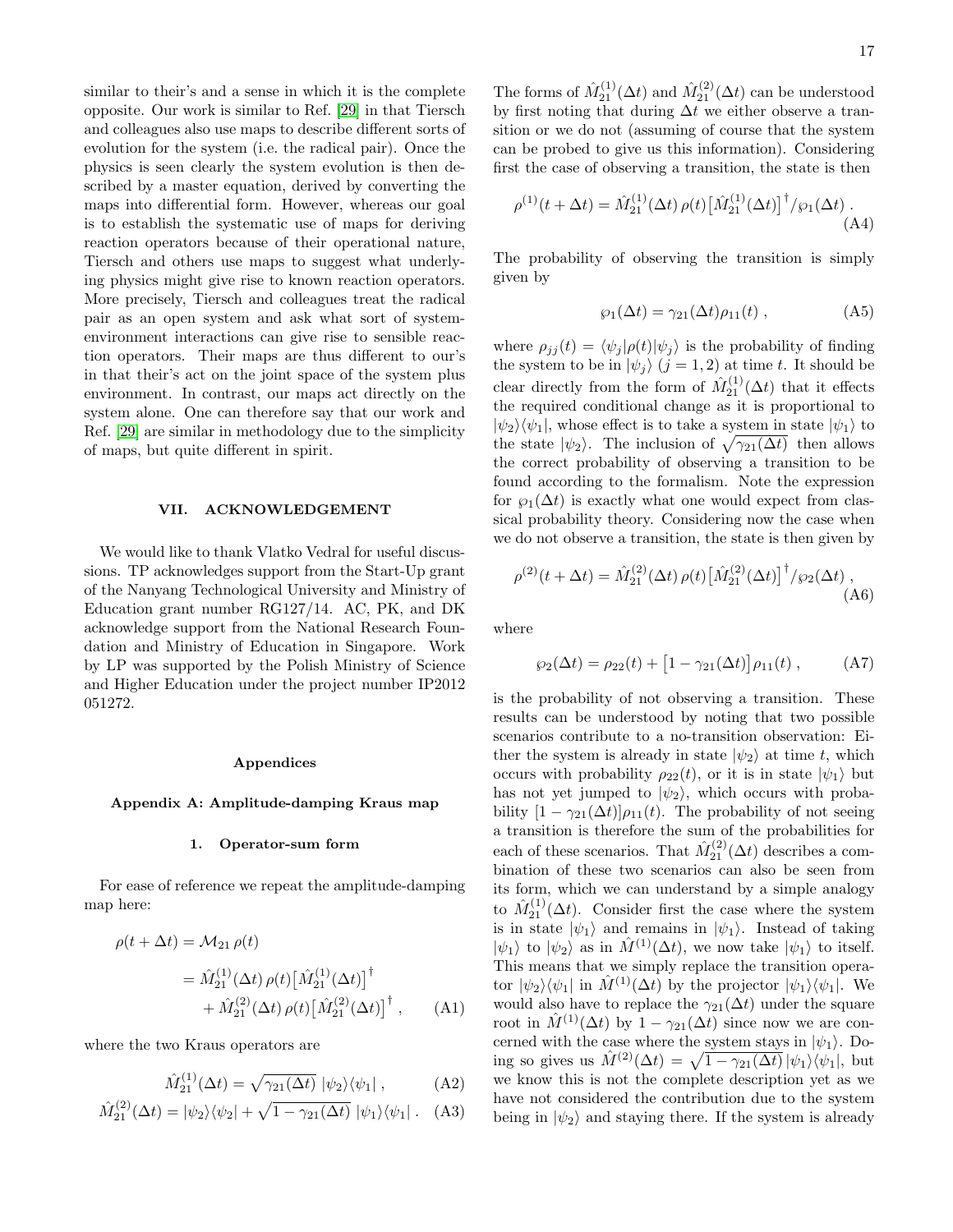in  $|\psi_2\rangle$ , the process should take  $|\psi_2\rangle$  to itself because no other processes are present which can take the system out of  $|\psi_2\rangle$ . The probability that the system remains in  $|\psi_2\rangle$  given that it was in  $|\psi_2\rangle$  is thus simply 1. Therefore we simply add the projector  $|\psi_2\rangle \langle \psi_2|$  (with coefficient 1) to  $\sqrt{1-\gamma_{21}(\Delta t)}|\psi_1\rangle\langle\psi_1|$  to arrive at the resultant form of  $\hat{M}_{21}^{(2)}(\Delta t)$ . It is trivial to show that  $\hat{M}_{21}^{(2)}(\Delta t)$  produces the correct state by letting  $\rho(t)$  be  $|\psi_1\rangle\langle\psi_1|$  and  $|\psi_2\rangle\langle\psi_2|$ in turn.

For the mathematically inclined reader, we note that [\(A3\)](#page-16-1) can be derived directly by using [\(A2\)](#page-16-2) and the constraint

$$
\left[\hat{M}_{21}^{(1)}(\Delta t)\right]^{\dagger} \hat{M}_{21}^{(1)}(\Delta t) + \left[\hat{M}_{21}^{(2)}(\Delta t)\right]^{\dagger} \hat{M}_{21}^{(2)}(\Delta t) = \hat{1}.
$$
\n(A8)

By resolving the identity on the right-hand side in the site basis, [\(A8\)](#page-17-2) gives

$$
\left[\hat{M}_{21}^{(2)}(\Delta t)\right]^{\dagger} \hat{M}_{21}^{(2)}(\Delta t) = \left[1 - \gamma_{21}(\Delta t)\right] |\psi_1\rangle\langle\psi_1| + |\psi_2\rangle\langle\psi_2|.
$$
 (A9)

Note that  $\hat{M}_{21}^{(2)}(\Delta t)$  is simply the operator square root of this equation. Since [\(A9\)](#page-17-3) is diagonal, we arrive at [\(A3\)](#page-16-1) on taking the sqaure root of the coefficients of  $|\psi_1\rangle\langle\psi_1|$ and  $|\psi_2\rangle\langle\psi_2|$ . This derivation of [\(A3\)](#page-16-1) is simple but does contain the insight provided above.

Now that we have the necessary Kraus operators the evolution of the system follows directly by forming the sum [\(A1\)](#page-16-3). Notice from the above that  $\hat{M}_{21}^{(1)}(\Delta t)$  and  $\hat{M}_{21}^{(2)}(\Delta t)$  are essentially time-evolution operators but conditioned on our knowledge of whether the system underwent a jump or not. Equations [\(A4\)](#page-16-4) and [\(A6\)](#page-16-5) are in fact quantum analogues of the classical Bayes rule [\[53\]](#page-20-39). Conditioning requires that we monitor the system for the entire duration of  $\Delta t$ . What the operator-sum representation of  $\rho(t + \Delta t)$  describes is how the state should evolve without us having to monitor the system continuously, or in the language of probability theory, it describes the unconditioned state. This can be understood as follows: If one does not monitor the system then all we can say is that with probability  $\wp_1(\Delta t)$  the system will be in the state  $\rho^{(1)}(t + \Delta t)$ , and with probability  $\wp_2(\Delta t)$  the system will be in the state  $\rho^{(2)}(t+\Delta t)$ . From probability theory, we would say that the state in the absence of such monitoring at time  $t + \Delta t$  (i.e. the unconditioned state) is therefore a weighted sum of the conditioned states  $\rho^{(1)}(t + \Delta t)$  and  $\rho^{(2)}(t + \Delta t)$ ,

$$
\rho(t + \Delta t) = \wp_1(\Delta t) \rho^{(1)}(t + \Delta t) + \wp_2(\Delta t) \rho^{(2)}(t + \Delta t) .
$$
\n(A10)

Substituting in [\(A4\)](#page-16-4) and [\(A6\)](#page-16-5) we obtain exactly the result of Kraus. In practice one often has an ensemble of particles and all we know is the fraction of particles that underwent a state transition during  $\Delta t$ . In this case

 $\wp_1(\Delta t)$  is simply the fraction of particles that jumped and  $\wp_2(\Delta t)$  the fraction that did not. Note also the difference between  $\wp_1(\Delta t)$  and  $\gamma_{21}(\Delta t)$ —The former is the probability of observing a transition from t to  $t + \Delta t$ without assuming that we know which state the system is in at time t, whereas the latter does,  $\gamma_{21}(\Delta t)$  is the probability of jumping conditioned on the system being in state  $|\psi_1\rangle$  at time t.

### 2. Differential form

<span id="page-17-3"></span><span id="page-17-2"></span>We have now described a simple one-way population transfer completely as a probabilistic process. Instead of expressing the system evolution as a sum over conditioned states we can express it in the form of a differential equation. Such an equation can be derived by considering the evolution of  $\rho(t)$  over an infinitesimal interval dt. In this case it is more appropriate to refer to the rate at which the system jumps from  $|\psi_1\rangle$  to  $|\psi_2\rangle$  over some interval  $\Delta t$  rather than the probability  $\gamma_{21}(\Delta t)$ . If we denote the fraction of particles that jump from  $|\psi_1\rangle$  to  $|\psi_2\rangle$ per second by  $k_{21}$ , the probability  $\gamma_{21}(\Delta t)$  is then related to  $k_{21}$  by  $\gamma_{21}(\Delta t) = k_{21}\Delta t$ . This means that the probability of a jump in an infinitesimally small time interval is also an infinitesimal. The evolution of the system state is now given by

$$
\rho(t + dt) = \hat{M}_{21}^{(1)}(dt) \,\rho(t) \left[ \hat{M}_{21}^{(1)}(dt) \right]^{\dagger} \n+ \hat{M}_{21}^{(2)}(dt) \,\rho(t) \left[ \hat{M}_{21}^{(2)}(dt) \right]^{\dagger} ,
$$
\n(A11)

Using the binomial expansion we have

<span id="page-17-6"></span><span id="page-17-1"></span>
$$
\sqrt{1 - \gamma_{21}(dt)} = 1 - \frac{k_{21}}{2} dt.
$$
 (A12)

We can then write the Kraus operators for infinitesimal evolution using  $\hat{Q}_{21} = |\psi_2\rangle \langle \psi_1|$  and  $\hat{Q}_1 = |\psi_1\rangle \langle \psi_1|$  as

<span id="page-17-5"></span><span id="page-17-4"></span>
$$
\hat{M}_{21}^{(1)}(dt) = \sqrt{k_{21} dt} \hat{Q}_{21} , \qquad (A13)
$$

<span id="page-17-0"></span>
$$
\hat{M}_{21}^{(2)}(dt) = \hat{1} - \frac{k_{21}}{2} \hat{Q}_1 dt .
$$
 (A14)

Substituting [\(A13\)](#page-17-4) and [\(A14\)](#page-17-5) into [\(A11\)](#page-17-6) and neglecting terms on the order of  $dt^2$  we arrive at

$$
\frac{d\rho}{dt} = k_{21} \left[ \hat{Q}_{21} \,\rho(t) \,\hat{Q}_{21}^{\dagger} - \frac{1}{2} \,\hat{Q}_1 \,\rho(t) - \frac{1}{2} \,\rho(t) \,\hat{Q}_1 \right]. \tag{A15}
$$

This is the master equation corresponding to the amplitude damping map and can be put in the Lindblad form if one wishes by using the property  $\hat{Q}_1 = \hat{Q}_{21}^{\dagger} \hat{Q}_{21}$ . We have derived this equation rather simply by applying the Kraus formalism, hence it can be regarded as merely a restatement of the operator-sum representation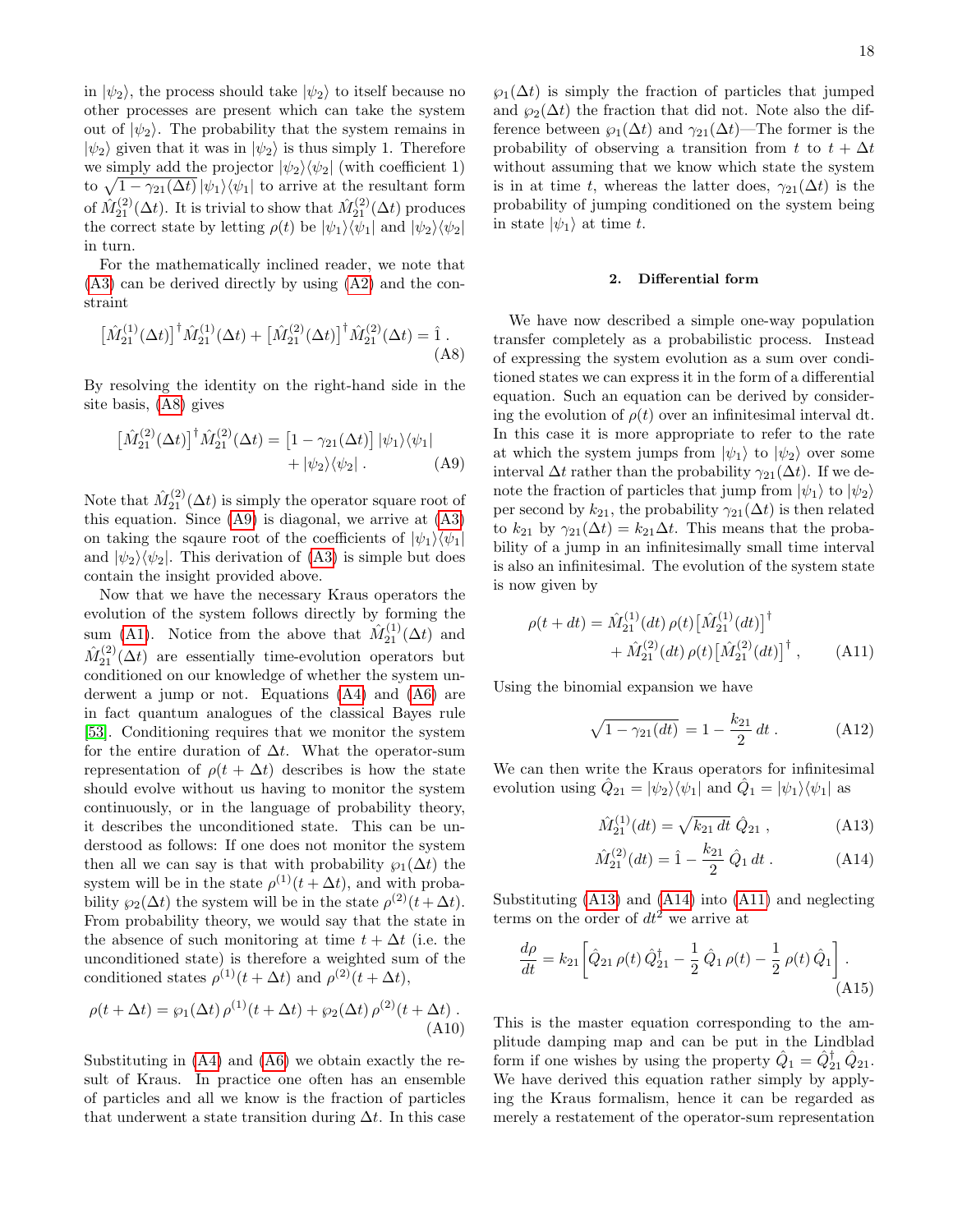of  $\rho(t)$  in differential form. It is only a matter of preference whether one wants to use a map or a differential equation to simulate the system dynamics but the Kraus formalism provides a simple way to understand the essential physics of the process by using only basic probability ideas.

# <span id="page-18-0"></span>Appendix B: Partial trace over chemical products

Here we show how to obtain an equation of motion for the radical pair where the products are ignored by using the partial trace operation on [\(49\)](#page-7-6). We have already argued in Sec. [IV B 2](#page-10-0) that this is given by

$$
\dot{\rho}_{R}(t) = \langle n_{2} = 0, n_{4} = 0 | \dot{\rho}(t) | n_{2} = 0, n_{4} = 0 \rangle
$$
  
+  $\langle n_{2} = 0, n_{4} = 1 | \dot{\rho}(t) | n_{2} = 0, n_{4} = 1 \rangle$   
+  $\langle n_{2} = 1, n_{4} = 0 | \dot{\rho}(t) | n_{2} = 1, n_{4} = 0 \rangle$ . (B1)

where

$$
\dot{\rho}(t) = k_{21} \left[ \hat{Q}_{21} \rho(t) \hat{Q}_{21}^{\dagger} - \frac{1}{2} \hat{Q}_{1} \rho(t) - \frac{1}{2} \rho(t) \hat{Q}_{1} \right] + k_{43} \left[ \hat{Q}_{43} \rho(t) \hat{Q}_{43}^{\dagger} - \frac{1}{2} \hat{Q}_{3} \rho(t) - \frac{1}{2} \rho(t) \hat{Q}_{3} \right],
$$
\n(B2)

and we have written the site basis using  $|n_1, n_2, n_3, n_4\rangle$ as [recall [\(78\)](#page-10-6)–[\(81\)](#page-11-4) and [\(83\)](#page-11-5)]

$$
|\psi_1\rangle = |1, 0, 0, 0\rangle , \quad |\psi_3\rangle = |0, 0, 1, 0\rangle , \quad (B3)
$$

$$
|\psi_2\rangle = |0, 1, 0, 0\rangle, \quad |\psi_4\rangle = |0, 0, 0, 1\rangle.
$$
 (B4)

The sum [\(B1\)](#page-18-1) is most easily calculated by first rewriting [\(B2\)](#page-18-2) as

$$
\dot{\rho} = k_{21} \left( \rho_{11} |\psi_2\rangle\langle\psi_2| - \frac{1}{2} \sum_{m=1}^4 \rho_{1m} |\psi_1\rangle\langle\psi_m| - \frac{1}{2} \sum_{m=1}^4 \rho_{m1} |\psi_m\rangle\langle\psi_1| \right) + k_{43} \left( \rho_{33} |\psi_4\rangle\langle\psi_4| - \frac{1}{2} \sum_{m=1}^4 \rho_{3m} |\psi_3\rangle\langle\psi_m| - \frac{1}{2} \sum_{m=1}^4 \rho_{m3} |\psi_m\rangle\langle\psi_3| \right). \tag{B5}
$$

The following identities will therefore prove useful

$$
\langle n_2 = 0, n_4 = 0 | \psi_m \rangle
$$
  
=  $(1 - \delta_{m2})(1 - \delta_{m4}) | n_1 = \delta_{m1}, n_3 = \delta_{m3} \rangle$ , (B6)

$$
\langle n_2 = 0, n_4 = 1 | \psi_m \rangle
$$
  
=  $(1 - \delta_{m2}) \delta_{m4} | n_1 = \delta_{m1}, n_3 = \delta_{m3} \rangle$ , (B7)

$$
\langle n_2=1, n_4=0 \, |\psi_m\rangle
$$

<span id="page-18-9"></span>
$$
= \delta_{m2} (1 - \delta_{m4}) |n_1 = \delta_{m1}, n_3 = \delta_{m3} \rangle . \tag{B8}
$$

We will also use the summation convention where a repeated index is summed over. Using [\(B5\)](#page-18-3) the first term in [\(B1\)](#page-18-1) can thus be calculated as follows.

$$
\langle n_2 = 0, n_4 = 0 | \dot{\rho}(t) | n_2 = 0, n_4 = 0 \rangle
$$
  
=  $-\frac{k_{21}}{2} \left( \rho_{1m} \langle n_2 = 0, n_4 = 0 | \psi_1 \rangle \langle \psi_m | n_2 = 0, n_4 = 0 \rangle \right)$   
+  $\rho_{m1} \langle n_2 = 0, n_4 = 0 | \psi_m \rangle \langle \psi_1 | n_2 = 1, n_4 = 0 \rangle$   
 $-\frac{k_{43}}{2} \left( \rho_{3m} \langle n_2 = 0, n_4 = 0 | \psi_3 \rangle \langle \psi_m | n_2 = 0, n_4 = 0 \rangle \right)$   
+  $\rho_{m3} \langle n_2 = 0, n_4 = 0 | \psi_m \rangle \langle \psi_3 | n_2 = 0, n_4 = 0 \rangle$ , (B9)

<span id="page-18-1"></span>where we have noted on using [\(B6\)](#page-18-4) that

<span id="page-18-5"></span>
$$
\langle n_2 = 0, n_4 = 0 | \psi_2 \rangle = \langle n_2 = 0, n_4 = 0 | \psi_4 \rangle = 0.
$$
 (B10)

while the first term in [\(B9\)](#page-18-5) is

<span id="page-18-2"></span>
$$
\rho_{1m} \langle n_2 = 0, n_4 = 0 | \psi_1 \rangle \langle \psi_m | n_2 = 0, n_4 = 0 \rangle
$$
  
\n
$$
= \rho_{1m} (1 - \delta_{m2}) (1 - \delta_{m4})
$$
  
\n
$$
\times |n_1 = 1, n_3 = 0 \rangle \langle n_1 = \delta_{m1}, n_3 = \delta_{m3} |
$$
  
\n
$$
= \rho_{1m} (1 - \delta_{m4} - \delta_{m2} - \delta_{m2} - \delta_{m4})
$$
  
\n
$$
\times |n_1 = 1, n_3 = 0 \rangle \langle n_1 = \delta_{m1}, n_3 = \delta_{m3} |
$$
  
\n
$$
= |n_1 = 1, n_3 = 0 \rangle \left( \rho_{1m} \langle n_1 = \delta_{m1}, n_3 = \delta_{m3} |
$$
  
\n
$$
- \delta_{m4} \rho_{1m} \langle n_1 = \delta_{m1}, n_3 = \delta_{m3} |
$$
  
\n
$$
- \delta_{m2} \rho_{1m} \langle n_1 = \delta_{m1}, n_3 = \delta_{m3} |
$$
  
\n
$$
= |n_1 = 1, n_3 = 0 \rangle \left( \rho_{11} \langle n_1 = 1, n_3 = 0 |
$$
  
\n
$$
+ \rho_{12} \langle n_4 = 0, n_3 = 0 | + \rho_{13} \langle n_1 = 0, n_3 = 1 |
$$
  
\n
$$
+ \rho_{14} \langle n_1 = 0, n_3 = 0 |
$$
  
\n
$$
- \rho_{12} \langle n_4 = 0, n_3 = 0 |
$$
  
\n
$$
= \rho_{11} | n_1 = 1, n_3 = 0 \rangle \langle n_1 = 1, n_3 = 0 |
$$
  
\n
$$
- \rho_{13} | n_1 = 1, n_3 = 0 \rangle \langle n_1 = 0, n_3 = 1 |
$$
 (B11)

<span id="page-18-3"></span>This also gives us the second term in [\(B9\)](#page-18-5) since it is just the Hermitian conjugate of [\(B11\)](#page-18-6),

<span id="page-18-7"></span><span id="page-18-6"></span><span id="page-18-4"></span>
$$
\rho_{m1} \langle n_2 = 0, n_4 = 0 | \psi_m \rangle \langle \psi_1 | n_2 = 0, n_4 = 0 \rangle
$$
  
=  $\left( \rho_{1m} \langle n_2 = 0, n_4 = 0 | \psi_1 \rangle \langle \psi_m | n_2 = 0, n_4 = 0 \rangle \right)^{\dagger}$   
=  $\rho_{11} | n_1 = 1, n_3 = 0 \rangle \langle n_1 = 1, n_3 = 0 |$   
-  $\rho_{31} | n_1 = 0, n_3 = 1 \rangle \langle n_1 = 1, n_3 = 0 |.$  (B12)

<span id="page-18-8"></span>The third term in [\(B9\)](#page-18-5) can be calculated in exactly the same manner with  $\rho_{3m}$  replacing  $\rho_{1m}$ , and  $|\psi_3\rangle$  replacing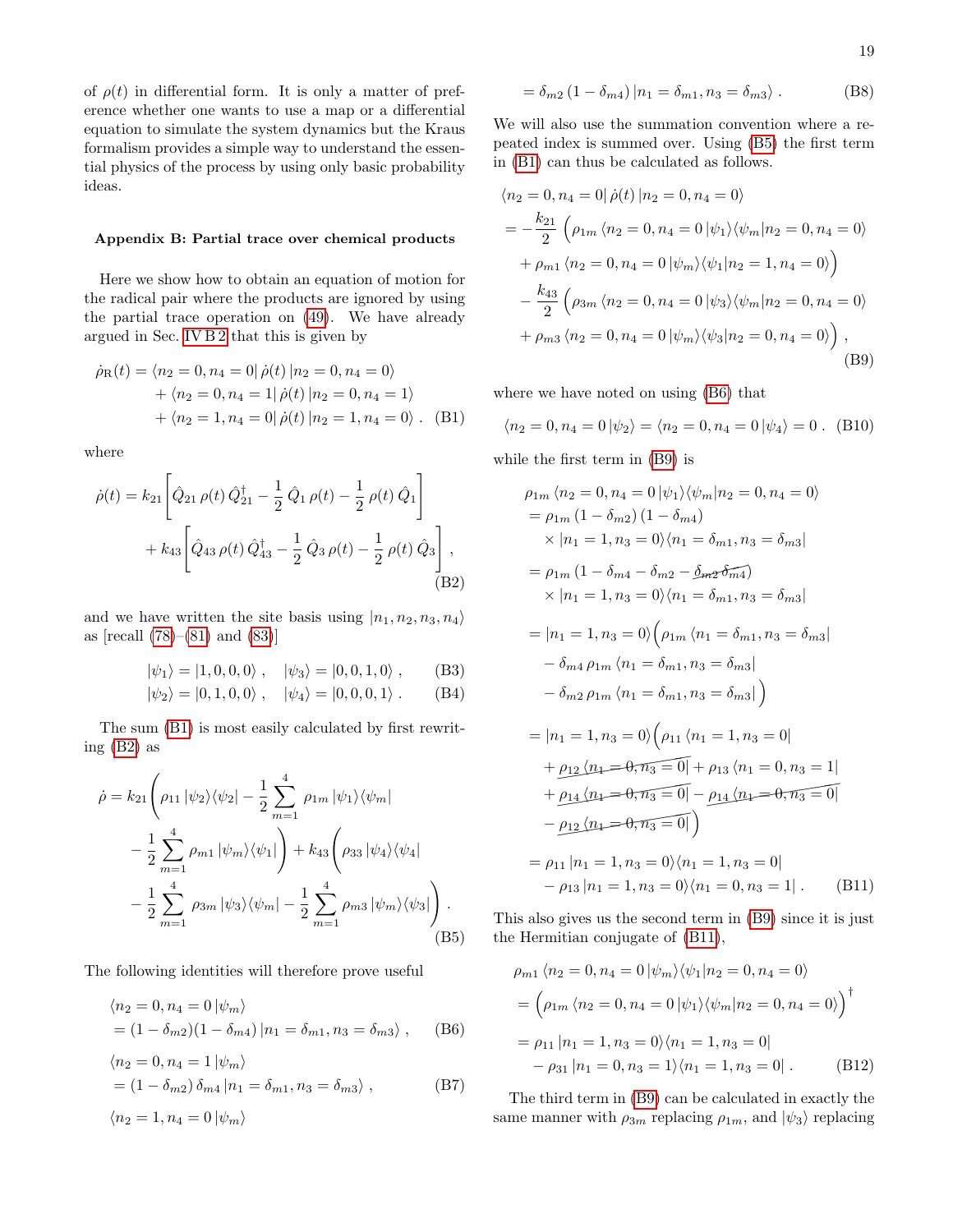$|\psi_1\rangle$ . By inspection of the above working we see that this amounts to making the following replacements in [\(B11\)](#page-18-6) (bras remain unchanged):

$$
\rho_{11} \longrightarrow \rho_{31} , \quad \rho_{13} \longrightarrow \rho_{33} , \tag{B13}
$$

$$
|n_1 = 1, n_3 = 0\rangle \longrightarrow |n_1 = 0, n_3 = 1\rangle . \tag{B14}
$$

We thus obtain

$$
\rho_{3m} \langle n_2 = 0, n_4 = 0 | \psi_3 \rangle \langle \psi_m | n_2 = 0, n_4 = 0 \rangle
$$
  
=  $\rho_{31} | n_1 = 0, n_3 = 1 \rangle \langle n_1 = 1, n_3 = 0 |$   
-  $\rho_{33} | n_1 = 0, n_3 = 1 \rangle \langle n_1 = 0, n_3 = 1 |,$  (B15)

and taking the Hermitian conjugate,

$$
\rho_{m3} \langle n_2 = 0, n_4 = 0 | \psi_m \rangle \langle \psi_3 | n_2 = 0, n_4 = 0 \rangle
$$
  
=  $\left( \rho_{3m} \langle n_2 = 0, n_4 = 0 | \psi_3 \rangle \langle \psi_m | n_2 = 0, n_4 = 0 \rangle \right)^{\dagger}$   
=  $\rho_{13} | n_1 = 1, n_3 = 0 \rangle \langle n_1 = 0, n_3 = 1 |$   
-  $\rho_{33} | n_1 = 0, n_3 = 1 \rangle \langle n_1 = 0, n_3 = 1 |.$  (B16)

Substituting [\(B11\)](#page-18-6), [\(B12\)](#page-18-7), [\(B15\)](#page-19-8), and [\(B16\)](#page-19-9) into [\(B9\)](#page-18-5) and collecting like terms we arrive at

$$
\langle n_2 = 0, n_4 = 0 | \dot{\rho}(t) | n_2 = 0, n_4 = 0 \rangle
$$
  
=  $-k_{21} \rho_{11} | n_1 = 1, n_3 = 0 \rangle \langle n_1 = 1, n_3 = 0 |$   
 $- \frac{1}{2} (k_{21} + k_{43}) \rho_{13} | n_1 = 1, n_3 = 0 \rangle \langle n_1 = 0, n_3 = 1 |$   
 $- \frac{1}{2} (k_{21} + k_{43}) \rho_{31} | n_1 = 0, n_3 = 1 \rangle \langle n_1 = 1, n_3 = 0 |$   
 $- k_{43} \rho_{33} | n_1 = 0, n_3 = 1 \rangle \langle n_1 = 0, n_3 = 1 |$  (B17)

The remaining two terms in [\(85\)](#page-11-1) are much easier to calculate with the help of [\(B7\)](#page-18-8) and [\(B8\)](#page-18-9). The second term in [\(B1\)](#page-18-1) is given by

$$
\langle n_2 = 0, n_4 = 1 | \dot{\rho}(t) | n_2 = 0, n_4 = 1 \rangle
$$

- <span id="page-19-0"></span>[1] T. Ritz, Proc. Chem. 3, 262 (2011).
- <span id="page-19-1"></span>[2] J. R. Woodward, C. R. Timmel, K. A. McLauchlan, and P. J. Hore, Phys. Rev. Lett. 87, 077602 (2001).
- [3] T. Ritz, P. Thalau, J. B. Phillips, R. Wiltschko, and W. Wiltschko, Nature 429, 177 (2004).
- <span id="page-19-7"></span>[4] K. Maeda, K. B. Henbest, F. Cintolesi, I. Kuprov, C. T. Rodgers, P. A. Liddell, D. Gust, C. R. Timmel, and P. J. Hore, Nature 453, 387 (2008).
- [5] C. R. Timmel and K. B. Henbest, Phil. Trans. R. Soc. Lond. A 362, 2573 (2004).
- <span id="page-19-2"></span>[6] C. T. Rodgers and P. J. Hore, Proc. Natl. Acad. Sci. 106, 353 (2009).
- <span id="page-19-3"></span>[7] M. Liedvogel, K. Maeda, K. Henbest, E. Schleicher, T. Simon, C. R. Timmel, P. Hore, and H. Mouritsen, PLoS One 2, e1106 (2007).

<span id="page-19-11"></span>
$$
= k_{43} \rho_{33} | n_1 = 0, n_3 = 0 \rangle \langle n_1 = 0, n_3 = 0 | , \quad (B18)
$$

where we have noted from [\(B7\)](#page-18-8) that

$$
\langle n_2 = 0, n_4 = 1 | \psi_m \rangle = |n_1 = 0, n_3 = 0\rangle
$$
 for  $m = 4$ ,  
= 0 for  $m = 1, 2, 3$ . (B19)

and

$$
\langle n_2 = 0, n_4 = 1 | \psi_4 \rangle = | n_1 = 0, n_3 = 0 \rangle . \quad (B20)
$$

<span id="page-19-8"></span>Similarly, the third term in [\(B1\)](#page-18-1) is

<span id="page-19-12"></span>
$$
\langle n_2 = 1, n_4 = 0 | \dot{\rho}(t) | n_2 = 1, n_4 = 0 \rangle
$$
  
=  $k_{21} \rho_{11} | n_1 = 0, n_3 = 0 \rangle \langle n_1 = 0, n_3 = 0 | ,$  (B21)

<span id="page-19-9"></span>where we have noted from [\(B8\)](#page-18-9) that

$$
\langle n_2 = 1, n_4 = 0 | \psi_m \rangle = |n_1 = 0, n_3 = 0\rangle \text{ for } m = 2 ,
$$
  
= 0 for  $m = 1, 3, 4$ . (B22)

Collecting [\(B17\)](#page-19-10), [\(B18\)](#page-19-11), and [\(B21\)](#page-19-12), we finally have the state  $\rho_R$  which has the products traced out. The final form of [\(B1\)](#page-18-1) is then

<span id="page-19-13"></span><span id="page-19-10"></span>
$$
\dot{\rho}_{\rm R} = (k_{21} \rho_{11} + k_{43} \rho_{33}) |0,0\rangle\langle0,0| - k_{43} \rho_{33} |0,1\rangle\langle0,1| \n- k_{21} \rho_{11} |1,0\rangle\langle1,0| - \frac{1}{2} (k_{21} + k_{43}) \rho_{13} |1,0\rangle\langle0,1| \n- \frac{1}{2} (k_{21} + k_{43}) \rho_{31} |0,1\rangle\langle1,0|.
$$
\n(B23)

where we have used the fact that  $\rho_R$  must be spanned by  $\{|n_1, n_3\rangle\}_{n_1, n_3}$  to omit writing out  $n_1$  and  $n_3$  explicitly in [\(B23\)](#page-19-13).

- [8] H. Mouritsen, U. Janssen-Bienhold, M. Liedvogel, G. Feenders, J. Stalleicken, P. Dirks, and R. Weiler, Proc. Natl. Acad. Sci. 101, 14294 (2004).
- [9] A. Möller, S. Sagasser, W. Wiltschko, and B. Schierwater, Naturwissenschaften 91, 585 (2004).
- [10] C. Nießner, S. Denzau, J. C. Gross, L. Peichl, H.-J. Bischof, G. Fleissner, W. Wiltschko, and R. Wiltschko, PloS One 6, e20091 (2011).
- [11] M. Liedvogel and H. Mouritsen, J. R. Soc. Interface 7, S147 (2010).
- <span id="page-19-4"></span>[12] R. Wiltschko and W. Wiltschko, Biosensors 4, 221 (2014).
- <span id="page-19-5"></span>[13] K. Schulten, C. E. Swenberg, and A. Weller, Z. Phys. Chem. 111, 1 (1978).
- <span id="page-19-6"></span>[14] T. Ritz, S. Adem, and K. Schulten, Biophys. J. 78, 707